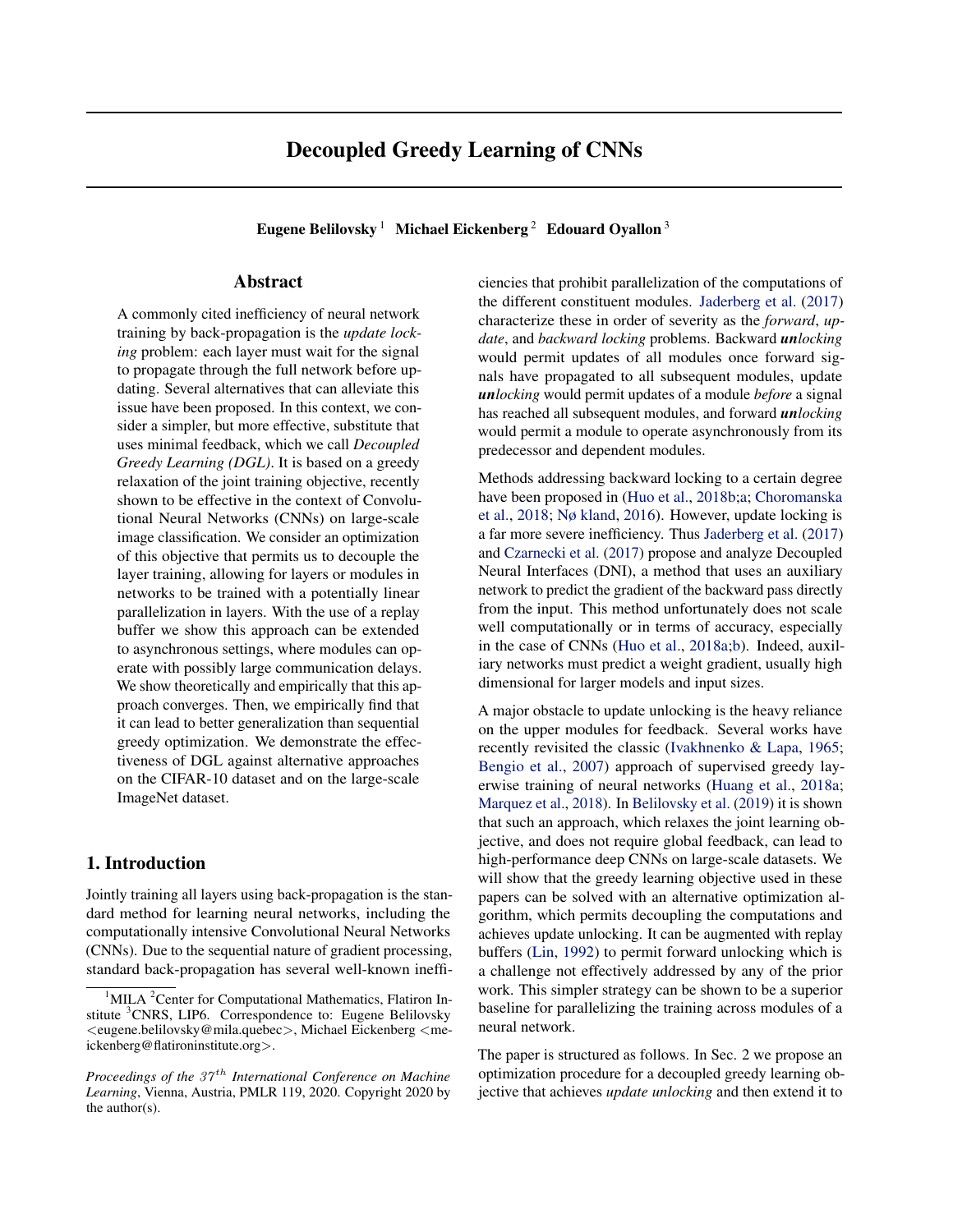<span id="page-1-0"></span>

Figure 1. Comparison of DNI, Synchronous and Asynchronous DGL. Note in DGL subsequent modules do not provide feedbacks thus removing dependencies of the auxiliary network. Asynchronous DGL allows achieving forward unlocking.

an asynchronous setting (async-DGL) using a replay buffer, addressing *forward unlocking*. In Sec. 3 we show that the proposed optimization procedure converges and recovers standard rates of non-convex optimization, motivating empirical observations in the subsequent experimental section. In Sec. 4 we show that DGL can outperform competing methods in terms of scalability to larger and deeper models and stability to optimization hyperparameters and overall parallelism, allowing it to be applied to large datasets such as ImageNet. We extensively study async-DGL and find that it is robust to significant delays. We also empirically study the impact of parallelized training on convergence. Code for experiments is included in the submission.

### 2. Parallel Decoupled Greedy Learning

In this section we formally define the greedy objective and parallel optimization which we study in both the synchronous and asynchronous setting. We mainly consider the online setting and assume a stream of samples or minibatches denoted  $S \triangleq \{(x_0^t, y^t)\}_{t \leq T}$ , run during T iterations.

#### 2.1. Preliminaries

For comparison purposes, we briefly review the update unlocking approach from DNI [\(Jaderberg et al.,](#page-8-0) [2017\)](#page-8-0). There, each network module has an associated *auxiliary net* which, given the output activation of the module, predicts the gradient signal from subsequent modules: the module can thus perform an update while modules above are still forward processing. The DNI auxiliary model is trained by using true gradients provided by upper modules when they become available, requiring activation caching. This also means that the auxiliary module can become out of sync with the changing output activation distribution, often requiring slow learning rates. Due to this and the high dimensionality of the predicted gradient which scales with module size, this estimate is challenging. One may ask how well a method that entirely avoids the use of feedback from upper modules would fare given similarly-sized auxiliary networks. We

will show that adapting the objective in [\(Belilovsky et al.,](#page-8-0) [2019;](#page-8-0) [Bengio et al.,](#page-8-0) [2007\)](#page-8-0) can also allow for update unlock and a degree of forward unlocking, with better properties.

| Algorithm 1: Synchronous DGL                                                                                                                                                                                                                                                                                                                                                                                                                          |
|-------------------------------------------------------------------------------------------------------------------------------------------------------------------------------------------------------------------------------------------------------------------------------------------------------------------------------------------------------------------------------------------------------------------------------------------------------|
| <b>Input:</b> Stream $S \triangleq \{(x_0^t, y^t)\}_{t \leq T}$ of samples or                                                                                                                                                                                                                                                                                                                                                                         |
| mini-batches.                                                                                                                                                                                                                                                                                                                                                                                                                                         |
| <b>1 Initialize</b> Parameters $\{\theta_i, \gamma_i\}_{i \leq J}$ .                                                                                                                                                                                                                                                                                                                                                                                  |
| 2 for $(x_0^t, y^t) \in S$ do                                                                                                                                                                                                                                                                                                                                                                                                                         |
| for $j \in 1, , J$ do                                                                                                                                                                                                                                                                                                                                                                                                                                 |
| 3<br>4<br>$\begin{array}{ c c c c }\n\hline\n\text{for } j \in 1, , & \text{if} & \text{if} & \text{if} & \text{if} & \text{if} & \text{if} & \text{if} & \text{if} & \text{if} & \text{if} & \text{if} & \text{if} & \text{if} & \text{if} & \text{if} & \text{if} & \text{if} & \text{if} & \text{if} & \text{if} & \text{if} & \text{if} & \text{if} & \text{if} & \text{if} & \text{if} & \text{if} & \text{if} & \text{if} & \text{if} & \text{$ |
| $\begin{array}{c c} 5 & \\ 6 & \end{array}$<br>Compute $\nabla_{(\gamma_j,\theta_j)}\hat{\mathcal{L}}(y^t,x_j^t;\gamma_j,\theta_j)$ .                                                                                                                                                                                                                                                                                                                 |
| $(\theta_i, \gamma_i) \leftarrow \text{Update parameters } (\theta_i, \gamma_i).$                                                                                                                                                                                                                                                                                                                                                                     |
| end                                                                                                                                                                                                                                                                                                                                                                                                                                                   |
|                                                                                                                                                                                                                                                                                                                                                                                                                                                       |

|  | Algorithm 2: Asynchronous DGL with Replay |  |  |
|--|-------------------------------------------|--|--|
|  |                                           |  |  |

**Input:** Stream  $S \triangleq \{(x_0^t, y^t)\}_{t \leq T}$ ; Distribution of the delay  $p = \{p(j)\}_j$ ; Buffer size M. 1 **Initialize:** Buffers  ${B_j}_j$ ; params  ${\theta_j, \gamma_j}_j$ . <sup>2</sup> while training do 3 Sample *i* in  $\{1, ..., J\}$  following *p*. 4 if  $j = 1$  then 5  $(x_0, y) \leftarrow S$ <sup>6</sup> else 7  $(x_{j-1}, y) \leftarrow B_{j-1}.$ <sup>8</sup> end 9  $x_j \leftarrow f_{\theta_{j-1}}(x_{j-1}).$ 10 Compute  $\nabla_{(\gamma_j, \theta_j)} \mathcal{L}(y, x_j; \gamma_j, \theta_j)$ . 11  $(\theta_j, \gamma_j) \leftarrow \text{Update parameters } (\theta_j, \gamma_j).$ 12 **if**  $j < J$  then  $B_j \leftarrow (x^j, y)$ . <sup>13</sup> end

#### 2.2. Optimization for Greedy Objective

Let  $X_0$  and Y be the data and labels,  $X_j$  be the output representation for module  $j$ . We will denote the per-module objective function  $\mathcal{L}(\boldsymbol{X}_i, Y; \theta_i, \gamma_i)$ , where the parameters  $\theta_i$ correspond to the module parameter (i.e.  $\boldsymbol{X}_{j+1} = f_{\theta_j}(\boldsymbol{X}_{j})).$ Here  $\gamma_i$  represents parameters of a auxiliary networks used to predict the final target and compute the local objective.  $\mathcal{L}$ in our case will be the empirical risk with a cross-entropy loss. The greedy training objective is thus given recursively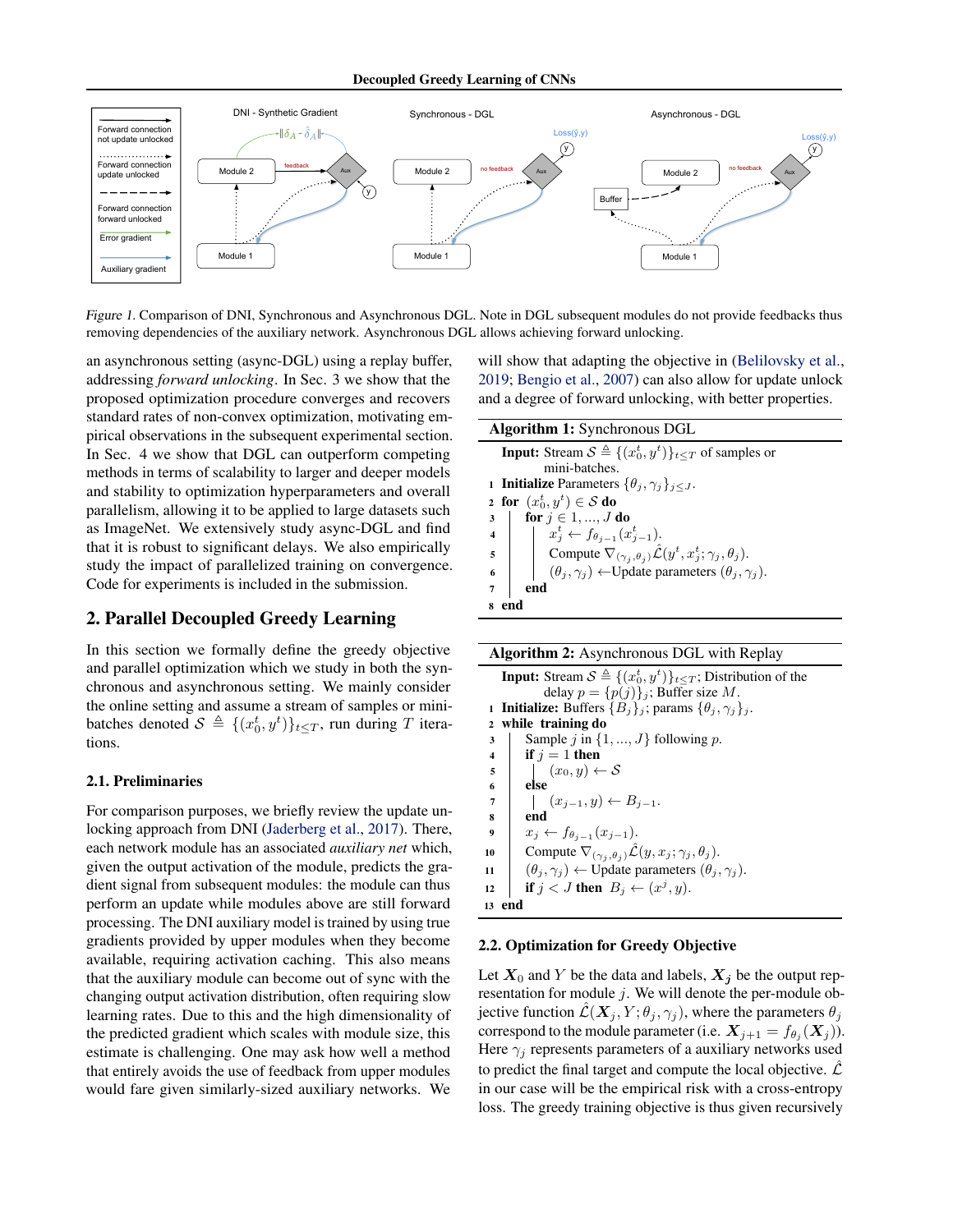by defining  $P_i$ :

$$
\min_{\theta_j, \gamma_j} \hat{\mathcal{L}}(\boldsymbol{X}_j, Y; \theta_j, \gamma_j), \tag{P_j}
$$

where  $X_j = f_{\theta_{j-1}^*}(X_{j-1})$  and  $\theta_{j-1}^*$  is the minimizer of Problem  $(P_{j-1})$ . A natural way to solve the optimization problem for J modules,  $(P_J)$ , is thus by sequentially solving the problems  $\{P_j\}_{j\leq J}$  starting with  $j = 1$ . This is the approach taken in e.g. [Marquez et al.](#page-9-0) [\(2018\)](#page-9-0); [Huang](#page-8-0) [et al.](#page-8-0) [\(2018a\)](#page-8-0); [Bengio et al.](#page-8-0) [\(2007\)](#page-8-0); [Belilovsky et al.](#page-8-0) [\(2019\)](#page-8-0). Here we consider an alternative procedure for optimizing the same objective, which we refer to as Sync-DGL. It is outlined in Alg [1.](#page-1-0) In Sync-DGL individual updates of each set of parameters are performed in parallel across the different layers. Each layer processes a sample or mini-batch, then passes it to the next layer, while simultaneously performing an update based on its own local loss. Note that at line 5 the subsequent layer can already begin computing line 4. Therefore, this algorithm achieves update unlocking. Once  $x_j^t$  has been computed, subsequent layers can begin processing. Sync-DGL can also be seen as a generalization of the biologically plausible learning method proposed in concurrent work [\(Nøkland & Eidnes,](#page-9-0) [2019\)](#page-9-0). Appendix D also gives an explicit version of an equivalent multi-worker pseudo-code. Fig. [1](#page-1-0) illustrates the decoupling compared to how samples are processed in the DNI algorithm.

In this work we solve the sub-problems  $P_i$  by backpropagation, but we note that any iterative solver available for  $P_i$  will be applicable (e.g. [\(Choromanska et al.,](#page-8-0) [2018\)](#page-8-0)). Finally we emphasize that unlike the sequential solvers of (e.g. [Bengio et al.](#page-8-0) [\(2007\)](#page-8-0); [Belilovsky et al.](#page-8-0) [\(2019\)](#page-8-0)) the distribution of inputs to each sub-problem solver changes over time, resulting in a learning dynamic whose properties have never been studied nor contrasted with sequential solvers.

#### 2.3. Asynchronous DGL with Replay

We can now extend this framework to address *forward unlocking* [\(Jaderberg et al.,](#page-8-0) [2017\)](#page-8-0). DGL modules already do not depend on their successors for updates. We can further reduce dependency on the previous modules such that they can operate asynchronously. This is achieved via a replay buffer that is shared between adjacent modules, enabling them to reuse older samples. Scenarios with communication delays or substantial variations in speed between layers/modules benefit from this. We study one instance of such an algorithm that uses a replay buffer of size M, shown in Alg. [2](#page-1-0) and illustrated in Fig. [1.](#page-1-0)

Our minimal distributed setting is as follows. Each worker j has a buffer that it writes to and that worker  $j + 1$  can read from. The buffer uses a simple read/write protocol. A buffer  $B_i$  lets layer j write new samples. When it reaches capacity it overwrites the oldest sample. Layer  $j+1$  requests samples from the buffer  $B_i$ . They are selected by a last-infirst-out (LIFO) rule, with precedence for the least reused samples. Alg. [2](#page-1-0) simulates potential delays in such a setup by the use of a probability mass function (pmf)  $p(j)$  over workers, analogous to typical asynchronous settings such as [\(Leblond et al.,](#page-8-0) [2017\)](#page-8-0). At each iteration, a layer is chosen at random according to  $p(j)$  to perform a computation. In our experiments we limit ourselves to pmfs that are uniform over workers except for a single layer which is chosen to be selected less frequently on average. Even in the case of a uniform pmf, asynchronous behavior will naturally arise, requiring the reuse of samples. Alg. [2](#page-1-0) permits a controlled simulation of processing speed discrepancies and will be used over settings of  $p$  and  $M$  to demonstrate that training and testing accuracy remain robust in practical regimes. Appendix D also provides pseudo-code for implementation in a parallel environment.

Unlike common data-parallel asynchronous algorithms [\(Zhang et al.,](#page-9-0) [2015\)](#page-9-0), the asynchronous DGL does not rely on a master node and requires only local communication similar to recent decentralized schemes [\(Lian et al.,](#page-9-0) [2017\)](#page-9-0). Contrary to decentralized SGD, DGL nodes only need to maintain and update the parameters of their local module, permitting much larger modules. Combining asynchronous DGL with distributed synchronous SGD for sub-problem optimization is a promising direction. For example it can alleviate a common issue of the popular distributed synchronous SGD in deep CNNs, which is the often limiting maximum batch size [\(Goyal et al.,](#page-8-0) [2017\)](#page-8-0).

#### 2.4. Auxiliary and Primary Network Design

Like DNI our procedure relies on an auxiliary network to obtain update signal, both methods thus require auxiliary network design in addition to the main CNN architecture. [Belilovsky et al.](#page-8-0) [\(2019\)](#page-8-0) have shown that spatial averaging operations can be used to construct a scalable auxiliary network for the same objective as used in Sec [2.2.](#page-1-0) However, they did not directly consider the parallel training use case, where additional care must be taken in the design: The primary consideration is the relative speed of the auxiliary network with respect to its associated main network module. We will use primarily FLOP count in our analysis and aim to restrict our auxiliary networks to be 5% of the main network.

Although auxiliary network design might seem like an additional layer of complexity in CNN design and may require invoking slightly different architecture principles, this is not inherently prohibitive since architecture design is often related to training (e.g., the use of residuals is originally motivated by optimization issues inherent to end-to-end backprop [\(He et al.,](#page-8-0) [2016\)](#page-8-0)).

Finally, we note that although we focus on the distributed learning context, this algorithm and associated theory for greedy objectives is generic and has other potential appli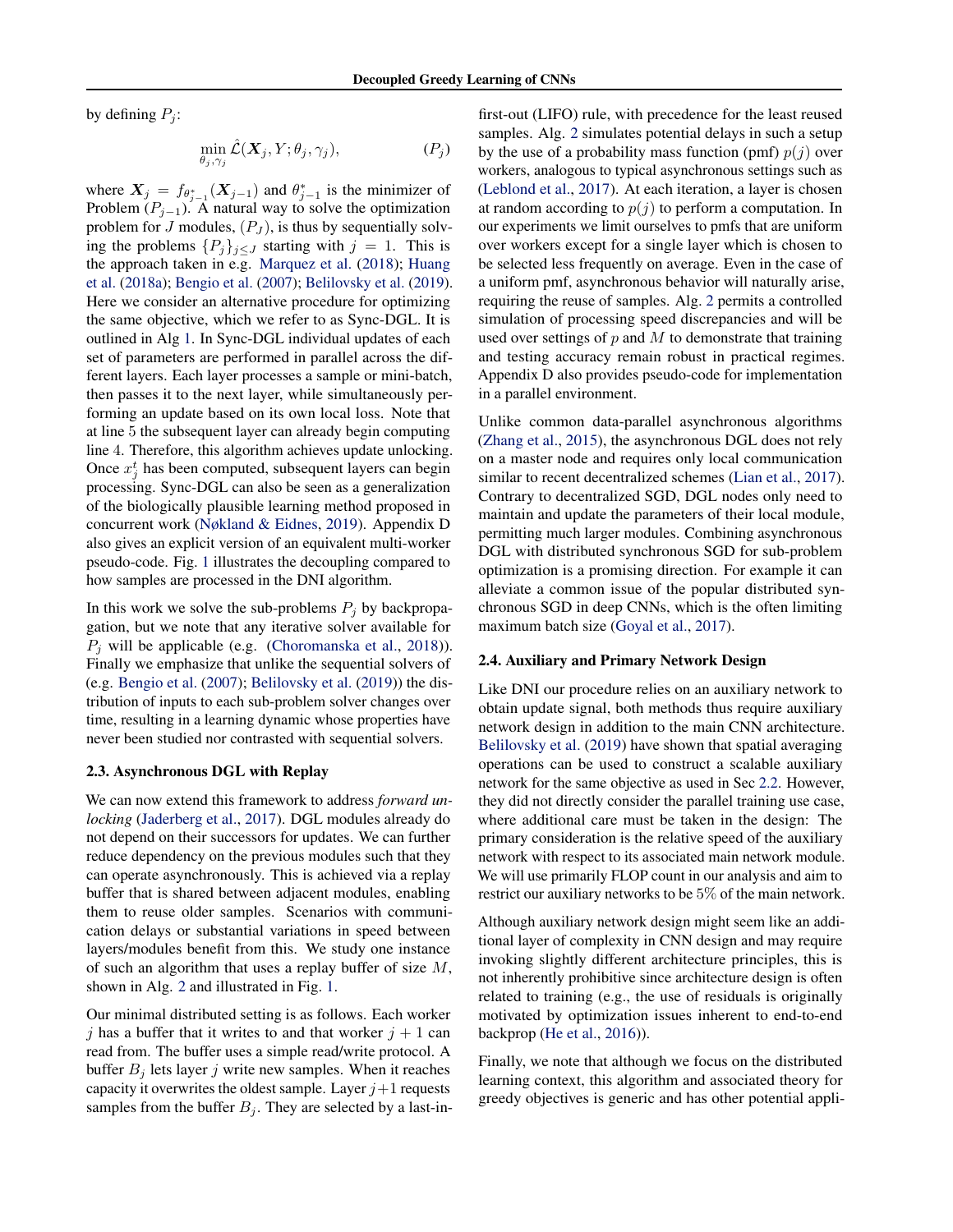<span id="page-3-0"></span>cations. For example greedy objectives have recently been used in [\(Haarnoja et al.,](#page-8-0) [2018;](#page-8-0) [Huang et al.,](#page-8-0) [2018a\)](#page-8-0) and even with a single worker DGL reduces memory.

### 3. Theoretical Analysis

We now study the converge results of DGL. Since we do not rely on any approximated gradients, we can derive stronger properties than DNI [\(Czarnecki et al.,](#page-8-0) [2017\)](#page-8-0), such as a rate of convergence in our non-convex setting. To do so, we analyze Alg. [1](#page-1-0) when the update steps are obtained from stochastic gradient methods. We show convergence guarantees [\(Bottou et al.,](#page-8-0) [2018\)](#page-8-0) under reasonable assumptions. In standard stochastic optimization schemes, the input distribution fed to a model is fixed [\(Bottou et al.,](#page-8-0) [2018\)](#page-8-0). In this work, the input distribution to each module is time-varying and dependent on the convergence of the previous module. At time step  $t$ , for simplicity we will denote all parameters of a module (including auxiliary) as  $\Theta_j^t \triangleq (\theta_j^t, \gamma_j^t)$ , and samples as  $Z_j^t \triangleq (X_j^t, Y^t)$ , which follow the density  $p_j^t(z)$ . For each auxiliary problem, we aim to prove the strongest existing guarantees [\(Bottou et al.,](#page-8-0) [2018;](#page-8-0) [Huo et al.,](#page-8-0) [2018a\)](#page-8-0) for the non-convex setting despite time-varying input distributions from prior modules. Proofs are given in the Appendix.

Let us fix a depth j, such that  $j > 1$  and consider the converged density of the previous layer,  $p_{j-1}^*(z)$ . We define the following distance:  $c_{j-1}^t \triangleq \int |p_{j-1}^t(z) - p_{j-1}^*(z)| dz$ . Denoting  $\ell$  the composition of the non-negative loss function and the network, we will study the expected risk  $\mathcal{L}(\Theta_j) \triangleq \mathbb{E}_{p_{j-1}^*}[\ell(Z_{j-1}; \Theta_j)].$  We will now state several standard assumptions we use.

Assumption 1 (L-smoothness). L *is differentiable and its gradient is* L*-Lipschitz.*

We consider the SGD scheme with learning rate  $\{\eta_t\}_t$ :

$$
\Theta_j^{t+1} = \Theta_j^t - \eta_t \nabla_{\Theta_j} \ell(Z_{j-1}^t; \Theta_j^t),\tag{1}
$$

where  $Z_{j-1}^t \sim p_{j-1}^t$ .

Assumption 2 (Robbins-Monro conditions). *The step sizes satisfy*  $\sum_{t} \eta_t = \infty$  *yet*  $\sum_{t} \eta_t^2 < \infty$ *.* 

Assumption 3 (Finite variance). *There exists* G > 0 *such* that  $\forall t, \Theta_j, \mathbb{E}_{p_{j-1}^t} \big[ \|\nabla_{\Theta_j} \ell(Z_{j-1}; \Theta_j) \|^2 \big] \leq G.$ 

The Assumptions 1, 2 and 3 are standard [\(Bottou et al.,](#page-8-0) [2018;](#page-8-0) [Huo et al.,](#page-8-0) [2018a\)](#page-8-0), and we show in the following that our proof of convergence leads to similar rates, up to a multiplicative constant. The following assumption is specific to our setting where we consider a time-varying distribution:

Assumption 4 (Convergence of the previous layer). *We assume that*  $\sum_{t} c_{j-1}^{t} < \infty$ *.* 

**Lemma 3.1.** *Under Assumption 3 and 4, for all*  $\Theta_i$ *, one*  $\textit{has } \mathbb{E}_{p_{j-1}^*}\big[\|\nabla_{\Theta_j}\ell(Z_{j-1};\Theta_j)\|^2\big] \leq G.$ 

We are now ready to prove the core statement for the convergence results in this setting:

Lemma 3.2. *Under Assumptions 1, 3 and 4, we have:*

$$
\mathbb{E}[\mathcal{L}(\Theta_j^{t+1})] \leq \mathbb{E}[\mathcal{L}(\Theta_j^{t})] + \frac{LG}{2} \eta_t^2
$$
  
-
$$
-\eta_t \big( \mathbb{E}[\|\nabla \mathcal{L}(\Theta_j^{t})\|^2] - \sqrt{2} G c_{j-1}^t \big).
$$

The expectation is taken over each random variable. Also, note that without the temporal dependency (i.e.  $c_j^t = 0$ ), this becomes analogous to Lemma 4.4 in [\(Bottou et al.,](#page-8-0) [2018\)](#page-8-0). Naturally it follows, that

Proposition 3.1. *Under Assumptions 1, 2, 3 and 4, each term of the following equation converges:*

$$
\sum_{t=0}^{T} \eta_t \mathbb{E}[\|\nabla \mathcal{L}(\Theta_j^t)\|^2] \leq \mathbb{E}[\mathcal{L}(\Theta_j^0)] + G \sum_{t=0}^{T} \eta_t \left(\sqrt{2c_{j-1}^t} + \frac{L\eta_t}{2}\right).
$$

Thus the DGL scheme converges in the sense of [\(Bottou](#page-8-0) [et al.,](#page-8-0) [2018;](#page-8-0) [Huo et al.,](#page-8-0) [2018a\)](#page-8-0). We can also obtain the following rate:

Corollary 3.1. *The sequence of expected gradient norm accumulates around 0 at the following rate:*

$$
\inf_{t \leq T} \mathbb{E}[\|\nabla \mathcal{L}(\Theta_j^t)\|^2] \leq \mathcal{O}\left(\frac{\sum_{t=0}^T \sqrt{c_{j-1}^t} \eta_t}{\sum_{t=0}^T \eta_t}\right). \tag{2}
$$

Thus compared to the sequential case, the parallel setting adds a delay that is controlled by  $\sqrt{c_{j-1}^t}$ .

### 4. Experiments

We conduct experiments that empirically show that DGL optimizes the greedy objective well, showing it is favorable against recent state-of-the-art proposals for decoupling training of deep network modules. We show that unlike previous decoupled proposals it can still work on a large-scale dataset (ImageNet) and that it can, in some cases, generalize better than standard back-propagation. We then extensively evaluate the asynchronous DGL, simulating large delays. For all experiments we use architectures taken from prior works and standard optimization settings.

#### 4.1. Other Approaches and Auxiliary Network Designs

This section presents experiments evaluating DGL with the CIFAR-10 dataset [\(Krizhevsky,](#page-8-0) [2009\)](#page-8-0) and standard data augmentation. We first use a setup that permits us to compare against the DNI method and which also highlights the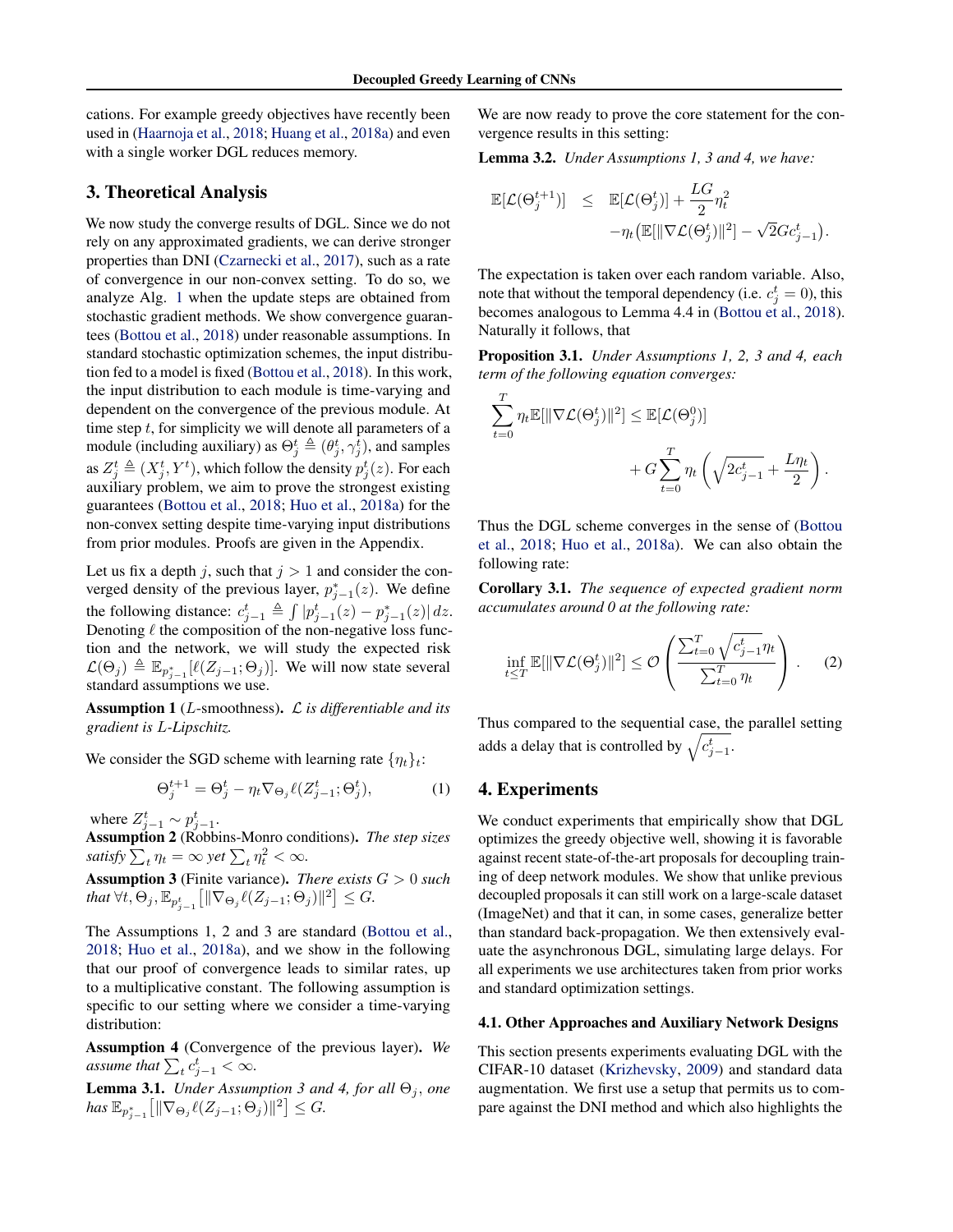

Figure 2. Comparison of DNI, cDNI, and DGL in terms of training loss and test accuracy for experiment from [\(Jaderberg et al.,](#page-8-0) [2017\)](#page-8-0). DGL converges better than cDNI and DNI with the same auxiliary net. and generalizes better than backprop.

generality and scalability of DGL. We then consider the design of a more efficient auxiliary network which will help to scale to the ImageNet dataset. We will also show that DGL is effective at optimizing the greedy objective compared to a naive sequential algorithm.

Comparison to DNI We reproduce the CIFAR-10 CNN experiment described in [\(Jaderberg et al.,](#page-8-0) [2017\)](#page-8-0), Appendix C.1. This experiment utilizes a 3 layer network with auxiliary networks of 2 hidden CNN layers. We compare our reproduction to the DGL approach. Instead of the final synthetic gradient prediction for the DGL we apply a final projection to the target prediction space. Here, we follow the prescribed optimization procedure from [\(Jaderberg et al.,](#page-8-0) [2017\)](#page-8-0), using Adam with a learning rate of  $3 \times 10^{-5}$ . We run training for 1500 epochs and compare standard backprop, DNI, context DNI (cDNI) [\(Jaderberg et al.,](#page-8-0) [2017\)](#page-8-0) and DGL. Results are shown in Fig. 2. Details are included in the Appendix. The DGL method outperforms DNI and the cDNI by a substantial amount both in test accuracy and training loss. Also in this setting, DGL can generalize better than standard backprop and obtains a close final training loss.

We also attempted DNI with the more commonly used optimization settings for CNNs (SGD with momentum and step decay), but found that DNI would diverge when larger learning rates were used, although DGL sub-problem optimization worked effectively with common CNN optimization strategies. We also note that the prescribed experiment uses a setting where the scalability of our method is not fully exploited. Each layer of the primary network of [\(Jader](#page-8-0)[berg et al.,](#page-8-0) [2017\)](#page-8-0) has a pooling operation, which permits the auxiliary network to be small for synthetic gradient prediction. This however severely restricts the architecture choices in the primary network to using a pooling operation at each layer. In DGL, we can apply the pooling operations in the auxiliary network, thus permitting the auxiliary network to be negligible in cost even for layers without pooling (whereas synthetic gradient predictions often have to be as costly as the base network). Overall, DGL is more scalable, accurate and robust to changes in optimization hyper-parameters than DNI.

|            | <b>Relative FLOPS</b> | Acc. |
|------------|-----------------------|------|
| CNN-aux    | $200\%$               | 92.2 |
| MLP-aux    | $0.7\%$               | 90.6 |
| MLP-SR-aux | 4.0%                  | 91.2 |

Table 1. Comparison of auxiliary networks on CIFAR. CNN-aux applied in previous work is inefficient w.r.t. the primary module. We report flop count of the aux net relative to the largest module. MLP-aux and MLP-SR-aux applied after spatial averaging operations are far more effective with min. acc. loss.

Auxiliary Network Design We consider different auxiliary networks for CNNs. As a baseline we use convolutional auxiliary layers as in [\(Jaderberg et al.,](#page-8-0) [2017\)](#page-8-0) and [\(Belilovsky](#page-8-0) [et al.,](#page-8-0) [2019\)](#page-8-0). For distributed training application this approach is sub-optimal as the auxiliary network can be substantial compared to the base network, leading to poorer parallelization gains. We note however that even in those cases (that we don't study here) where the auxiliary network computation is potentially on the order of the primary network, it can still give advantages for parallelization for very deep networks and many available workers.

The primary network architecture we use for this study is a simple CNN similar to VGG family models [\(Simonyan &](#page-9-0) [Zisserman,](#page-9-0) [2014\)](#page-9-0) and those used in [\(Belilovsky et al.,](#page-8-0) [2019\)](#page-8-0). It consists of 6 convolutions of size  $3 \times 3$ , batchnorm and shape preserving padding, with  $2 \times 2$  maxpooling at layers 1 and 3. The width of the first layer is 128 and is doubled at each downsampling operation. The final layer does not have an auxiliary model– it is followed by a pooling and 2-hidden layer fully connected network, for all experiments. Two alternatives to the CNN auxiliary of [\(Belilovsky et al.,](#page-8-0) [2019\)](#page-8-0) are explored (Tab. 1).

The baseline auxiliary strategy based on [\(Belilovsky et al.,](#page-8-0) [2019\)](#page-8-0) and [\(Jaderberg et al.,](#page-8-0) [2017\)](#page-8-0) applies 2 CNN layers followed by a  $2 \times 2$  averaging and projection, denoted as *CNN-aux*. First, we explore a direct application of the spatial averaging to  $2 \times 2$  output shape (regardless of the resolution) followed by a 3-layer MLP (of constant width). This is denoted *MLP-aux* and drastically reduces the FLOP count with minimal accuracy loss compared to *CNN-aux*. Finally, we study a staged spatial resolution, first reducing the spatial resolution by  $4 \times$  (and total size  $16 \times$ ), then applying 3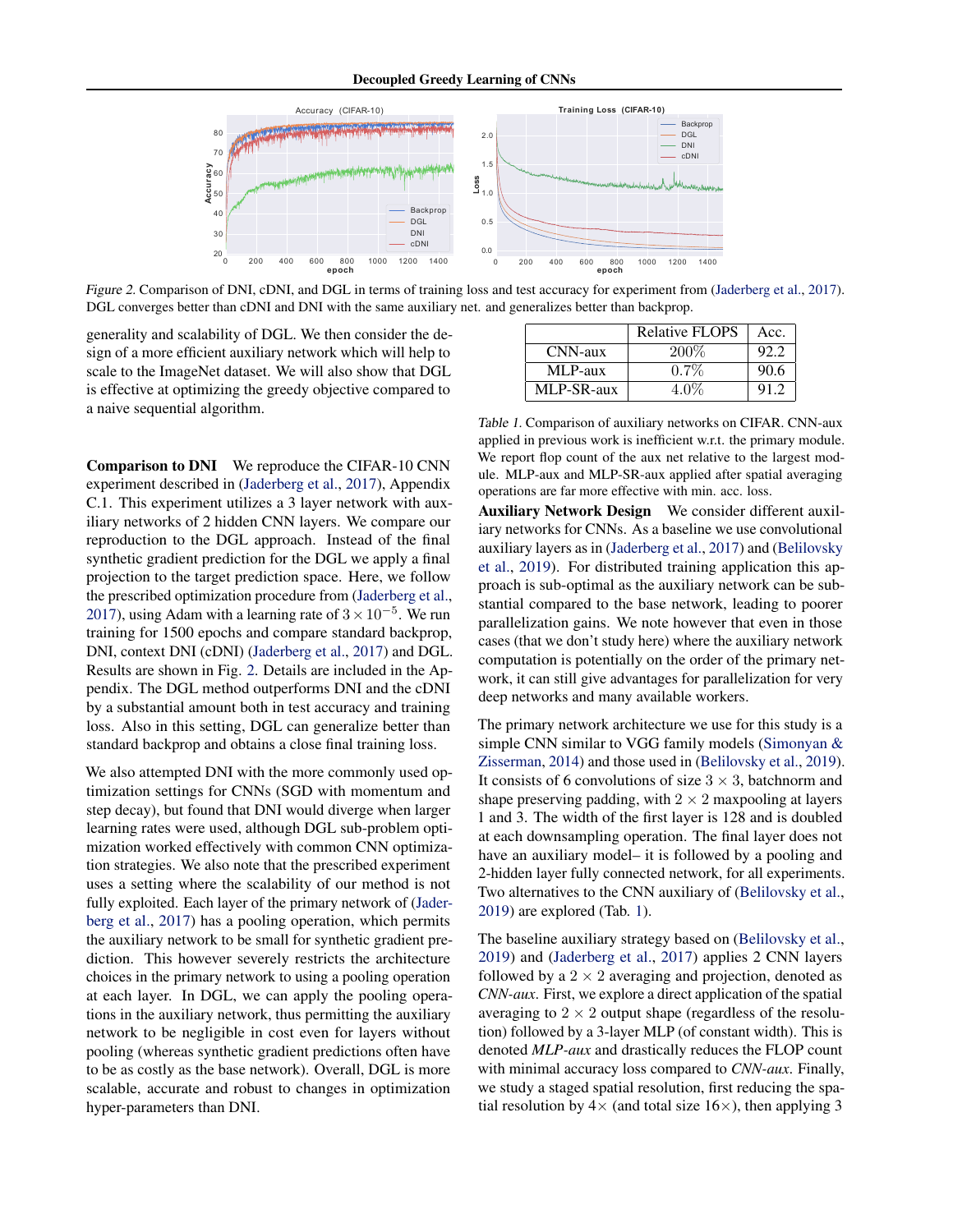

Figure 3. Comparison of sequential and parallel training. Parallel catches up rapidly to sequential.

 $1 \times 1$  convolutions followed by a reduction to  $2 \times 2$  and a 3 layer MLP, that we denote as *MLP-SR-aux*. These latter two strategies that leverage the spatial averaging produce auxiliary networks that are less than 5% of the FLOP count of the primary network even for large spatial resolutions as in real world image datasets. We will show that MLP-SR-aux is still effective even for the large-scale ImageNet dataset. We note that these more effective auxiliary models are not easily applicable in the case of DNI's gradient prediction.

Sequential vs. Parallel Optimization of Greedy Objective We briefly compare the sequential optimization of the greedy objective [\(Belilovsky et al.,](#page-8-0) [2019;](#page-8-0) [Bengio et al.,](#page-8-0) [2007\)](#page-8-0) to the DGL (Alg. [1\)](#page-1-0). We use a 6 layer CIFAR-10 network with an MLP-SR-aux auxiliary model. In parallel we train the layers together for 50 epochs and in the sequential training we train each layer for 50 epochs before moving to the subsequent one. Thus the difference to DGL lies only in the input received at each layer (fully converged previous layer versus not fully converged previous layer). The rest of the optimization settings are identical. Fig. 3 shows comparisons of the learning curves for sequential training and DGL at layer 4 (layer 1 is the same for both as the input representation is not varying over the training period). DGL quickly catches up with the sequential training scheme and appears to sometimes generalize better. Like [Oyallon](#page-9-0) [\(2017\)](#page-9-0), we also visualize the dynamics of training per layer in Fig. 4, which demonstrates that after just a few epochs the individual layers build a dynamic of progressive improvement with depth.

Multi-Layer modules We have so far mainly considered the setting of layer-wise decoupling. This approach however can easily be applied to generic modules. Indeed, approaches such as DNI [\(Jaderberg et al.,](#page-8-0) [2017\)](#page-8-0) often consider decoupling entire multi-layer modules. Furthermore the propositions for backward unlocking [\(Huo et al.,](#page-8-0) [2018b;a\)](#page-8-0) also rely on and report they can often only decouple 100 layer networks into 2 or 4 blocks before observing optimization issues or performance losses and require that the number of parallel modules be much lower than the network



Figure 4. Per layer-loss on CIFAR: after few epochs, the layers build a dynamic of progressive improvement in depth.

| Backprop | ∣ DDG | DGL            |
|----------|-------|----------------|
| 93.53    | 93.41 | $93.5 \pm 0.1$ |

Table 2. ResNet-110( $K = 2$ ) for Backprop and DDG method from [\(Huo et al.,](#page-8-0) [2018b\)](#page-8-0). DGL is run for 3 trials to compute variance. They give the same acc. with DGL being update unlocked, DDG only backward unlocked. DNI is reported to not work in this setting [\(Huo et al.,](#page-8-0) [2018b\)](#page-8-0).

depth for the theoretical guarantees to hold. As in those cases, using multi-layer decoupled modules can improve performance and is natural in the case of deeper networks. We now use such a multi-layer approach to directly compare to the backward unlocking of [\(Huo et al.,](#page-8-0) [2018b\)](#page-8-0) and then subsequently we will apply this on deep networks for ImageNet. From here on we will denote  $K$  the number of total modules a network is split into.

**Comparison to DDG** [Huo et al.](#page-8-0) [\(2018b\)](#page-8-0) propose a solution to the backward locking (less efficient than solving update-locking, see discussion in Sec [5\)](#page-6-0). We show that even in this situation the DGL method can provide a strong baseline for work on backward unlocking. We take the experimental setup from [\(Huo et al.,](#page-8-0) [2018b\)](#page-8-0), which considers a ResNet-110 parallelized into  $K = 2$  blocks. We use the auxiliary network MLP-SR-aux which has less than 0.1% the FLOP count of the primary network. We use the exact optimization and network split points as in [\(Huo et al.,](#page-8-0) [2018b\)](#page-8-0).

To assess variance in CIFAR-10 accuracy, we perform 3 trials. Tab. 2 shows that the accuracy is the same across the DDG method, backprop, and our approach. DGL achieves better parallelization because it is update unlocked. We use the parallel implementation provided by [\(Huo et al.,](#page-8-0) [2018b\)](#page-8-0) to obtain a direct wall clock time comparison. We note that there are multiple considerations for comparing speed across these methods (see Appendix C).

Wall Time Comparison We compare to the parallel implementation of [\(Huo et al.,](#page-8-0) [2018b\)](#page-8-0) using the same communication protocols and run on the same hardware. We find for  $K = 2, 4$  GPU gives a 5%, 18% respectively speedup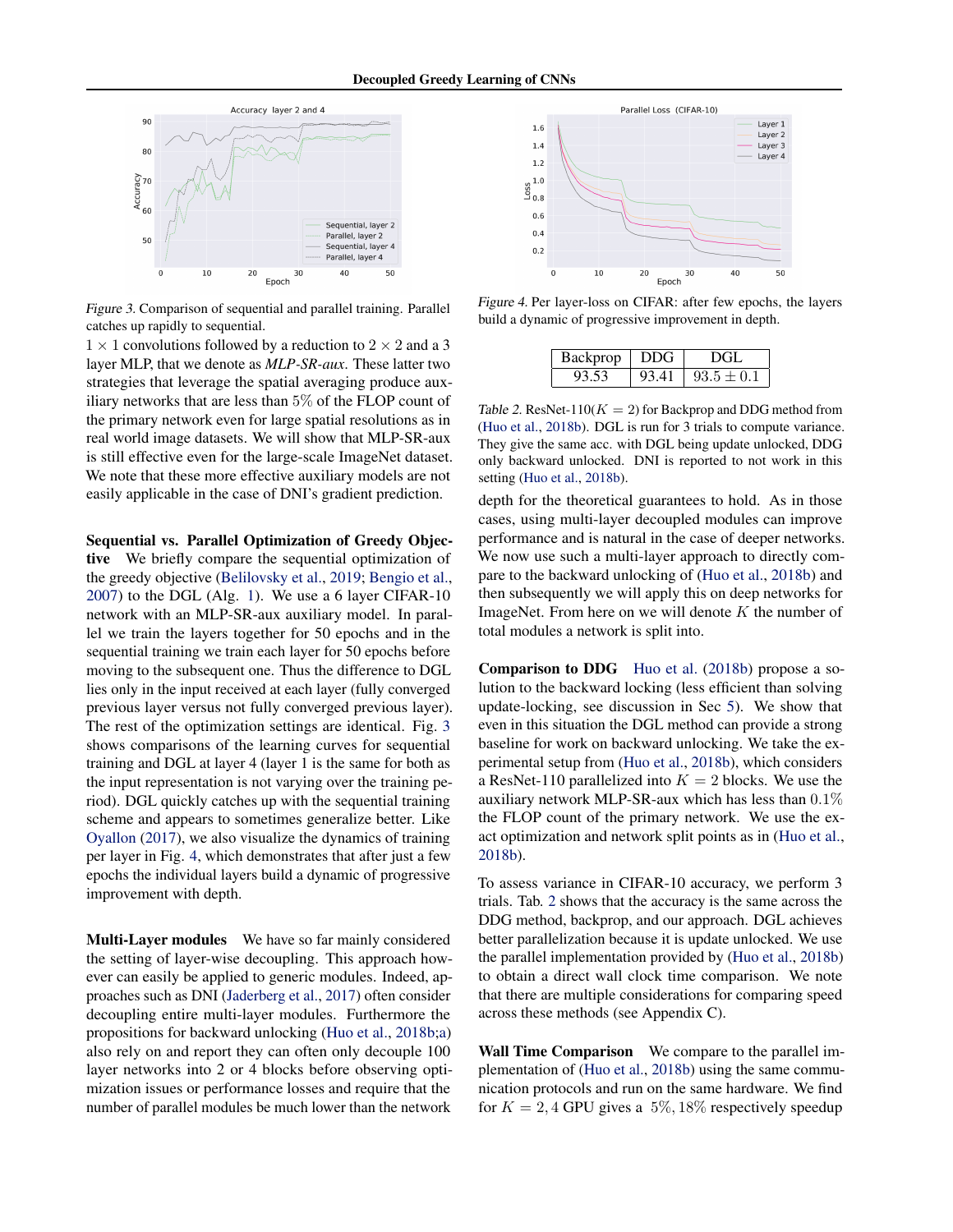<span id="page-6-0"></span>over DDG. With DDG  $K = 4$  giving approximately  $2.3 \times$ speedup over standard backprop on same hardware (close to results from [\(Huo et al.,](#page-8-0) [2018b\)](#page-8-0)).

#### 4.2. Large-scale Experiments

Existing methods considering update or backward locking have not been evaluated on large image datasets as they are often unstable or already show large losses in accuracy on smaller datasets. Here we study the optimization of several well-known architectures, mainly the VGG family [\(Simonyan & Zisserman,](#page-9-0) [2014\)](#page-9-0) and the ResNet [\(He et al.,](#page-8-0) [2016\)](#page-8-0), with DG on the ImageNet dataset. In all our experiments we use the MLP-SR-aux auxiliary net which scales well from the smaller CIFAR-10 to the larger ImageNet. The final module has no auxiliary network. For all optimization of auxiliary problems and for end-to-end optimization of reference models we use the shortened optimization schedule prescribed in [\(Xiao et al.,](#page-9-0) [2019\)](#page-9-0). Results are shown in Tab. [3.](#page-7-0) We see that for all the models DGL can perform as well and sometimes better than the end-to-end trained models, while permitting parallel training. In all these cases the auxiliary networks are neglibile (see Appendix Table 4 for more details). For the VGG-13 architecture we also evaluate the case where the model is trained layer by layer ( $K = 10$ ). Although here performance is slightly degraded, we find it is suprisingly high given that no backward communication is performed. We conjecture that improved auxiliary models and combinations with methods such as [\(Huo et al.,](#page-8-0) [2018a\)](#page-8-0) to allow feedback on top of the local model, may further improve performance. Also for the settings with larger potential parallelization, slower but more performant auxiliary models could potentially be considered as well.

The synchronous DGL has also favorable memory usage compared to DDG and to the DNI method, DNI requiring to store larger activations and DDG having high memory compared to the base network even for few splits [\(Huo](#page-8-0) [et al.,](#page-8-0) [2018a\)](#page-8-0). Although not our focus, the single worker version of DGL has favorable memory usage compared to standard backprop training. For example, the ResNet-152 DGL  $K = 2$  setting can fit 38% more samples on a single 16GB GPU than the standard end-to-end training.

#### 4.3. Asynchronous DGL with Replay

We now study the effectiveness of Alg. [2](#page-1-0) w.r.t delays. We use a 5 layer CIFAR-10 network with the MLP-aux and with all other architecture and optimization settings as in the auxiliary network experiments of Sec. [4.1.](#page-3-0) Each layer is equipped with a buffer of size  $M$ . At each iteration, a layer is chosen according to the pmf  $p(j)$ , and a batch selected from buffer  $B_{j-1}$ . One layer is slowed down by decreasing its selection probability in the pmf  $p(j)$  by a factor S. We evaluate different slowdown factors (up to

 $S = 2.0$ ). Accuracy versus S is shown in Fig. [5.](#page-7-0) For this experiment we use a buffer of size  $M = 50$ . We run separate experiments with the slowdown applied at each layer of the network as well as 3 random seeds for each of these settings (thus 18 experiments per data point). We show the evaluations for 10 values of S. To ensure a fair comparison we stop updating layers once they have completed 50 epochs, ensuring and identical number of gradient updates for all layers in all experiments.

In practice one could continue updating until all layers are trained. In Fig. [5](#page-7-0) we compare to the synchronous case. First, observe that the accuracy of the synchronous algorithm is maintained in the setting where  $S = 1.0$  and the pmf is uniform. Note that even this is a non-trivial case, as it will mean that layers inherently have random delays (as compared to Alg. [1\)](#page-1-0). Secondly, observe that accuracy is maintained until approximately  $1.2 \times$  and accuracy losses after that the difference remains small. Note that even case  $S = 2.0$  is somewhat drastic: for 50 epochs, the sloweddown layer is only on epoch 25 while those following it are at epoch 50.

We now consider the performance with respect to the buffer size. Results are shown in Fig. [6.](#page-7-0) For this experiment we set  $S = 1.2 \times$ . Observe that even a tiny buffer size can yield only a slight loss in performance accuracy. Building on this demonstration there are multiple directions to improve Async DGL with replay. For example improving the efficiency of the buffer [\(Oyallon et al.,](#page-9-0) [2018\)](#page-9-0), by including data augmentation in feature space [\(Verma et al.,](#page-9-0) [2018\)](#page-9-0), mixing samples in batches, or improved batch sampling, among others.

#### 5. Related work

To the best of our knowledge [\(Jaderberg et al.,](#page-8-0) [2017\)](#page-8-0) is the the first to directly consider the update or forward locking problems in deep feed-forward networks. Other works [\(Huo](#page-8-0) [et al.,](#page-8-0) [2018a;b\)](#page-8-0) study the backward locking problem. Furthermore, a number of backpropagation alternatives [\(Choro](#page-8-0)[manska et al.,](#page-8-0) [2018;](#page-8-0) [Lee et al.,](#page-9-0) [2014;](#page-9-0) [Nø kland,](#page-9-0) [2016\)](#page-9-0) can address backward locking. However, update locking is a more severe inefficiency. Consider the case where each layer's forward processing time is  $T_F$  and is equal across a network of L layers. Given that the backward pass is a constant multiple in time of the forward, in the most ideal case the backward unlocking will still only scale as  $\mathcal{O}(LT_F)$ with L parallel nodes, while update unlocking could scale as  $\mathcal{O}(T_F)$ .

One class of alternatives to standard back-propagation aims to avoid its biologically implausible aspects, most notably the weight transport problem [\(Bartunov et al.,](#page-8-0) [2018;](#page-8-0) [Nø kland,](#page-9-0) [2016;](#page-9-0) [Lillicrap et al.,](#page-9-0) [2014;](#page-9-0) [Lee et al.,](#page-9-0) [2014;](#page-9-0) [Oror](#page-9-0)[bia et al.,](#page-9-0) [2018;](#page-9-0) [Ororbia & Mali,](#page-9-0) [2019\)](#page-9-0). Some of these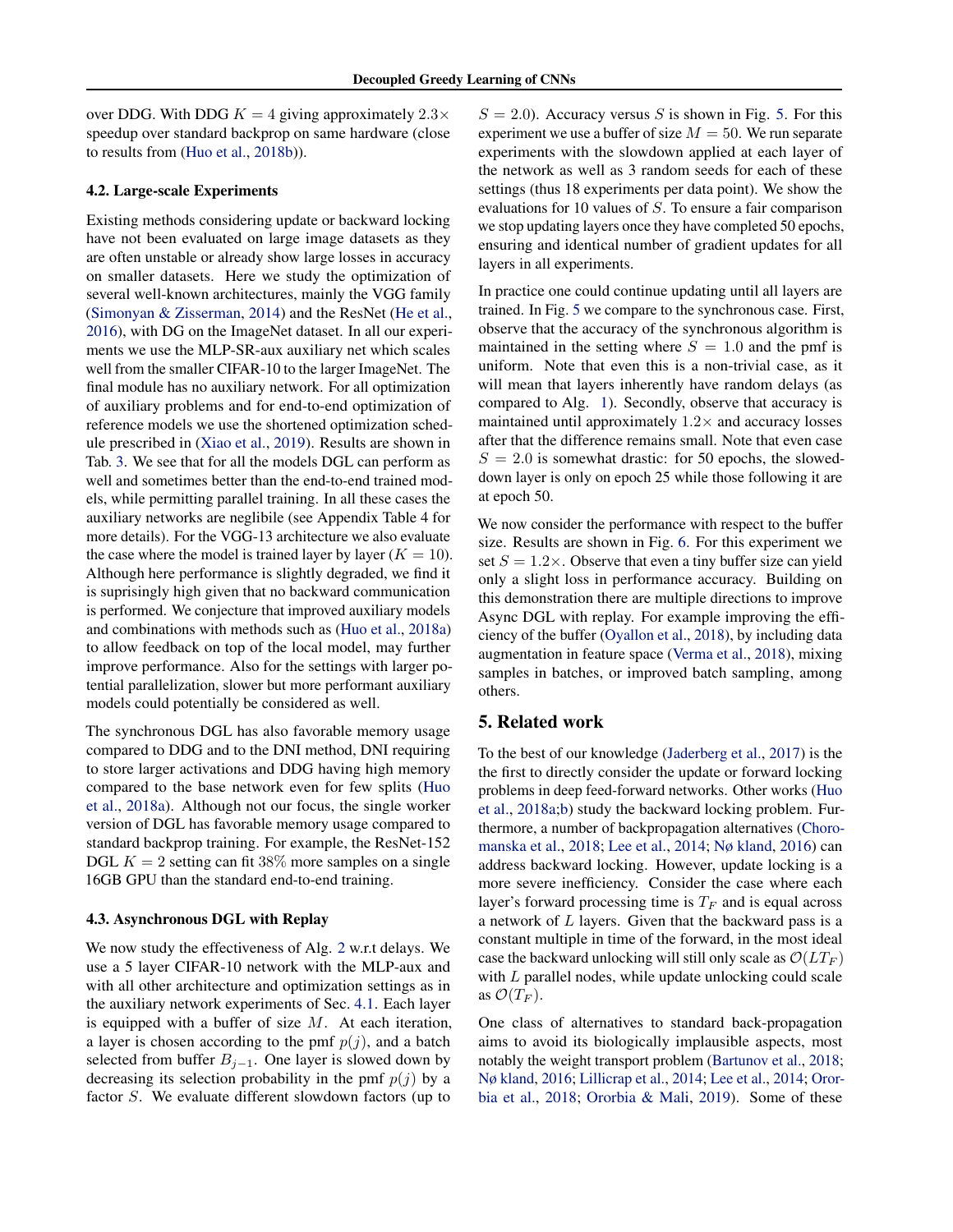<span id="page-7-0"></span>

Figure 5. Evaluation of Async DGL. A single layer is slowed down on average over others, with negligible losses of accuracy at even substantial delays.



Figure 6. Buffer size vs. Acc. for Async DGL. Smaller buffers produce only small loss in acc.

methods [\(Lee et al.,](#page-9-0) [2014;](#page-9-0) [Nø kland,](#page-9-0) [2016\)](#page-9-0) can also achieve backward unlocking as they permit all parameters to be updated at the same time, but only once the signal has propagated to the top layer. However, they do not solve the update or forward locking problems. Target propagation uses a local auxiliary network as in our approach, for propagating backward optimal activations computed from the layer above. Feedback alignment replaces the symmetric weights of the backward pass with random weights. Direct feedback alignment extends the idea of feedback alignment passing errors from the top to all layers, potentially enabling simultaneous updates. These approaches have also not been shown to scale to large datasets [\(Bartunov et al.,](#page-8-0) [2018\)](#page-8-0), obtaining only 17.5% top-5 accuracy on ImageNet (reference model achieving 59.8%). On the other hand, greedy learning has been shown to work well on this task [\(Belilovsky](#page-8-0) [et al.,](#page-8-0) [2019\)](#page-8-0). We also note concurrent work in the context of biologically plausible models by [\(Nøkland & Eidnes,](#page-9-0) [2019\)](#page-9-0) which improves on results from [\(Mostafa et al.,](#page-9-0) [2018\)](#page-9-0), showing an approach similar to a specific instantiation of the synchronous version of DGL. This work however does not consider the applications to unlocking nor asynchronous training and cannot currently scale to ImageNet.

Another line of related work inspired by optimization methods such as *Alternating Direction Method of Multipliers (ADMM)* [\(Taylor et al.,](#page-9-0) [2016;](#page-9-0) [Carreira-Perpinan & Wang,](#page-8-0) [2014;](#page-8-0) [Choromanska et al.,](#page-8-0) [2018\)](#page-8-0) use auxiliary variables to break the optimization into sub-problems. These approaches are fundamentally different from ours as they optimize for

| Model (training method)                             | $Top-1$ | Top- $5$ |
|-----------------------------------------------------|---------|----------|
| $\overline{\text{VGG-13 (DGL per Layer, } K = 10)}$ | 64.4    | 85.8     |
| VGG-13 (DGL $K = 4$ )                               | 67.8    | 88.0     |
| VGG-13 (backprop)                                   | 66.6    | 87.5     |
| VGG-19 (DGL $K = 4$ )                               | 69.2    | 89.0     |
| VGG-19 (DGL $K = 2$ )                               | 70.8    | 90.2     |
| VGG-19 (backprop)                                   | 69.7    | 89.7     |
| ResNet-152 (DGL $K = 2$ )                           | 74.5    | 92.0     |
| ResNet-152 (backprop)                               | 74.4    | 92.1     |

Table 3. ImageNet results using training schedule of [\(Xiao et al.,](#page-9-0) [2019\)](#page-9-0) for DGL and standard e2e backprop. DGL with VGG and ResNet obtains similar or better accuracies, while enabling parallelization and reduced memory.

the joint training objective, the auxiliary variables providing a link between a layer and its successive layers, whereas we consider a different objective where a layer has no dependence on its successors. None of these methods can achieve update or forward unlocking. However, some [\(Choroman](#page-8-0)[ska et al.,](#page-8-0) [2018\)](#page-8-0) are able to have simultaneous weight updates (backward unlocked). Another issue with ADMM methods is that most of the existing approaches except for [\(Choromanska et al.,](#page-8-0) [2018\)](#page-8-0) require standard ("batch") gradient descent and are thus difficult to scale. They also often involve an inner minimization problem and have thus not been demonstrated to work on large-scale datasets. Furthermore, none of these have been combined with CNNs.

Distributed optimization based on data parallelism is a popular area in machine learning beyond deep learning models and often studied in the convex setting [\(Leblond et al.,](#page-9-0) [2018\)](#page-9-0). For deep network optimization the predominant method is distributed synchronous SGD [\(Goyal et al.,](#page-8-0) [2017\)](#page-8-0) and variants, as well as asynchronous [\(Zhang et al.,](#page-9-0) [2015\)](#page-9-0) variants. Our work is closer to a form of model parallelism rather than data parallelism, and can be easily combined with many data parallel methods (e.g. distributed synchronous SGD). Finally, recent proposals for "pipelining" [\(Huang et al.,](#page-8-0) [2018b\)](#page-8-0) consider systems level approaches to optimize latency times. These methods do not address the update, forward, locking problems[\(Jaderberg et al.,](#page-8-0) [2017\)](#page-8-0) which are algorithmic constraints of the learning objective and backpropagation. Pipelining can be seen as a attempting to work around these restrictions, with the fundamental limitations remaining. Removing and reducing update, backward, forward locking would simplify the design and efficiency of such systemslevel machinery. Finally, tangential to our work [Lee et al.](#page-9-0) [\(2015\)](#page-9-0) considers auxiliary objectives but with a joint learning objective, which is not capable of addressing any of the problems considered in this work.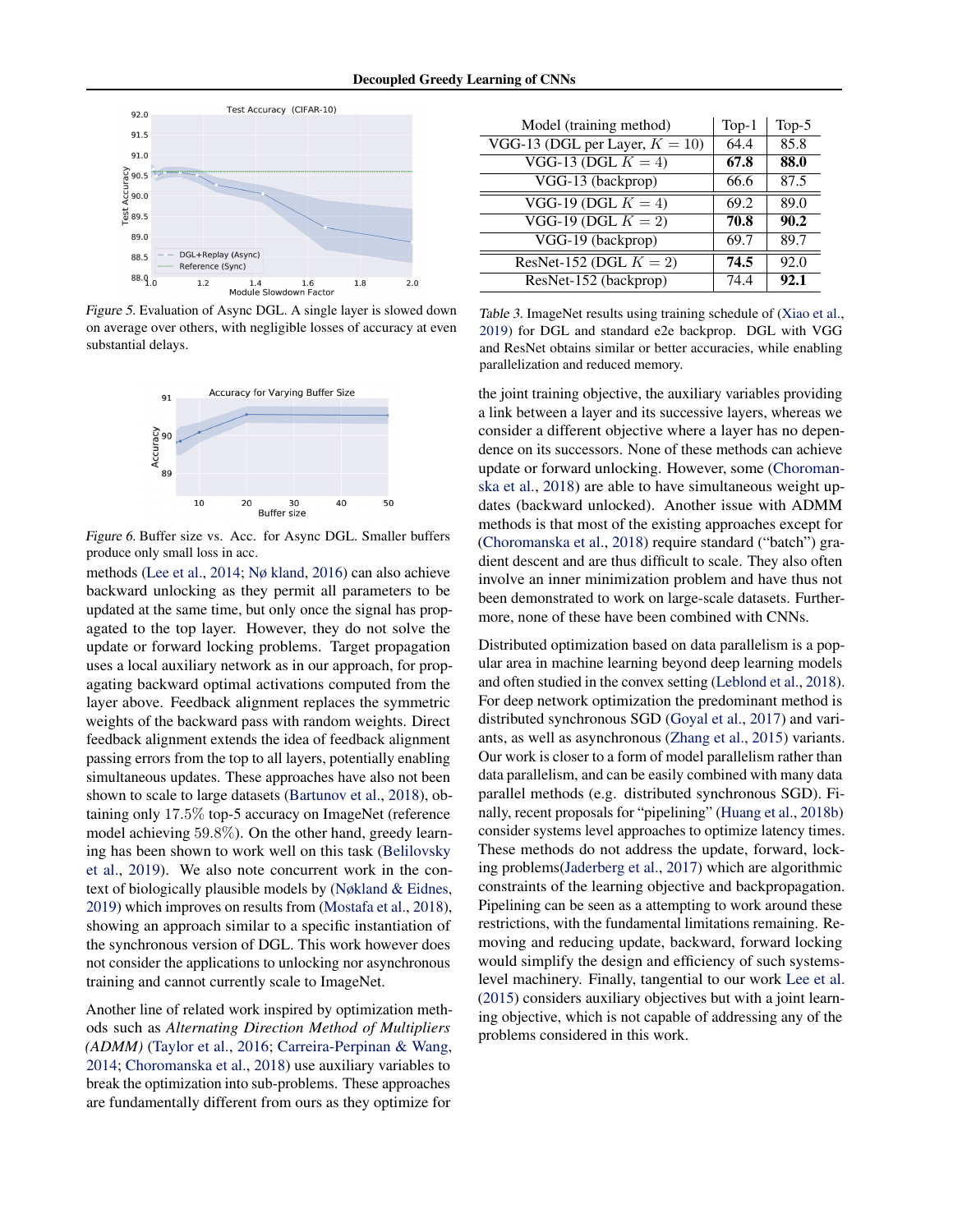# <span id="page-8-0"></span>6. Conclusion

We have analyzed and introduced a simple and strong baseline for parallelizing per layer and per module computations in CNN training. This work matches or exceeds state-ofthe-art approaches addressing these problems and is able to scale to much larger datasets than others. Future work can develop improved auxiliary problem objectives and combinations with delayed feedback.

### Acknowledgements

EO acknowledges NVIDIA for its GPU donation. EB acknowledges funding from IVADO. We would like to thank John Zarka, Louis Thiry, Georgios Exarchakis, Fabian Pedregosa, Maxim Berman, Amal Rannen, Kyle Kastner, Aaron Courville, and Nicolas Pinto for helpful discussions.

### References

- Bartunov, S., Santoro, A., Richards, B., Marris, L., Hinton, G. E., and Lillicrap, T. Assessing the scalability of biologically-motivated deep learning algorithms and architectures. In *Advances in Neural Information Processing Systems*, pp. 9389–9399, 2018.
- Belilovsky, E., Eickenberg, M., and Oyallon, E. Greedy layerwise learning can scale to imagenet. *Proceedings of the 36th International Conference on Machine Learning (ICML)*, 2019.
- Bengio, Y., Lamblin, P., Popovici, D., and Larochelle, H. Greedy layer-wise training of deep networks. In *Advances in neural information processing systems*, pp. 153–160, 2007.
- Bottou, L., Curtis, F. E., and Nocedal, J. Optimization methods for large-scale machine learning. *SIAM Review*, 60(2):223–311, 2018.
- Carreira-Perpinan, M. and Wang, W. Distributed optimization of deeply nested systems. In *Artificial Intelligence and Statistics*, pp. 10–19, 2014.
- Choromanska, A., Kumaravel, S., Luss, R., Rish, I., Kingsbury, B., Tejwani, R., and Bouneffouf, D. Beyond backprop: Alternating minimization with co-activation memory. *arXiv preprint arXiv:1806.09077*, 2018.
- Czarnecki, W. M., Swirszcz, G., Jaderberg, M., Osindero, S., Vinyals, O., and Kavukcuoglu, K. Understanding synthetic gradients and decoupled neural interfaces. *CoRR*, abs/1703.00522, 2017. URL [http:](http://arxiv.org/abs/1703.00522) [//arxiv.org/abs/1703.00522](http://arxiv.org/abs/1703.00522).
- Goyal, P., Dollár, P., Girshick, R. B., Noordhuis, P., Wesolowski, L., Kyrola, A., Tulloch, A., Jia, Y., and

He, K. Accurate, large minibatch SGD: training imagenet in 1 hour. *CoRR*, abs/1706.02677, 2017. URL <http://arxiv.org/abs/1706.02677>.

- Haarnoja, T., Hartikainen, K., Abbeel, P., and Levine, S. Latent space policies for hierarchical reinforcement learning. In Dy, J. and Krause, A. (eds.), *Proceedings of the 35th International Conference on Machine Learning*, volume 80 of *Proceedings of Machine Learning Research*, pp. 1851– 1860, Stockholmsmässan, Stockholm Sweden, 10–15 Jul 2018. PMLR. URL [http://proceedings.mlr.](http://proceedings.mlr.press/v80/haarnoja18a.html) [press/v80/haarnoja18a.html](http://proceedings.mlr.press/v80/haarnoja18a.html).
- He, K., Zhang, X., Ren, S., and Sun, J. Deep residual learning for image recognition. In *Proceedings of the IEEE conference on computer vision and pattern recognition*, pp. 770–778, 2016.
- Huang, F., Ash, J., Langford, J., and Schapire, R. Learning deep resnet blocks sequentially using boosting theory. *International Conference on Machine Learning(ICML)*, 2018a.
- Huang, Y., Cheng, Y., Chen, D., Lee, H., Ngiam, J., Le, Q. V., and Chen, Z. Gpipe: Efficient training of giant neural networks using pipeline parallelism. *arXiv preprint arXiv:1811.06965*, 2018b.
- Huo, Z., Gu, B., and Huang, H. Training neural networks using features replay. *Advances in Neural Information Processing Systems*, 2018a.
- Huo, Z., Gu, B., qian Yang, and Huang, H. Decoupled parallel backpropagation with convergence guarantee. In Dy, J. and Krause, A. (eds.), *Proceedings of the 35th International Conference on Machine Learning*, volume 80 of *Proceedings of Machine Learning Research*, pp. 2098– 2106, Stockholmsmassan, Stockholm Sweden, 10–15 Jul ¨ 2018b. PMLR. URL [http://proceedings.mlr.](http://proceedings.mlr.press/v80/huo18a.html) [press/v80/huo18a.html](http://proceedings.mlr.press/v80/huo18a.html).
- Ivakhnenko, A. G. and Lapa, V. G. *Cybernetic Predicting Devices. CCM Information Corporation.*, 1965.
- Jaderberg, M., Czarnecki, W. M., Osindero, S., Vinyals, O., Graves, A., Silver, D., and Kavukcuoglu, K. Decoupled neural interfaces using synthetic gradients. *International Conference of Machine Learning*, 2017.
- Krizhevsky, A. Learning multiple layers of features from tiny images. Technical report, Citeseer, 2009.
- Leblond, R., Pedregosa, F., and Lacoste-Julien, S. Asaga: Asynchronous parallel saga. In *20th International Conference on Artificial Intelligence and Statistics (AISTATS) 2017*, 2017.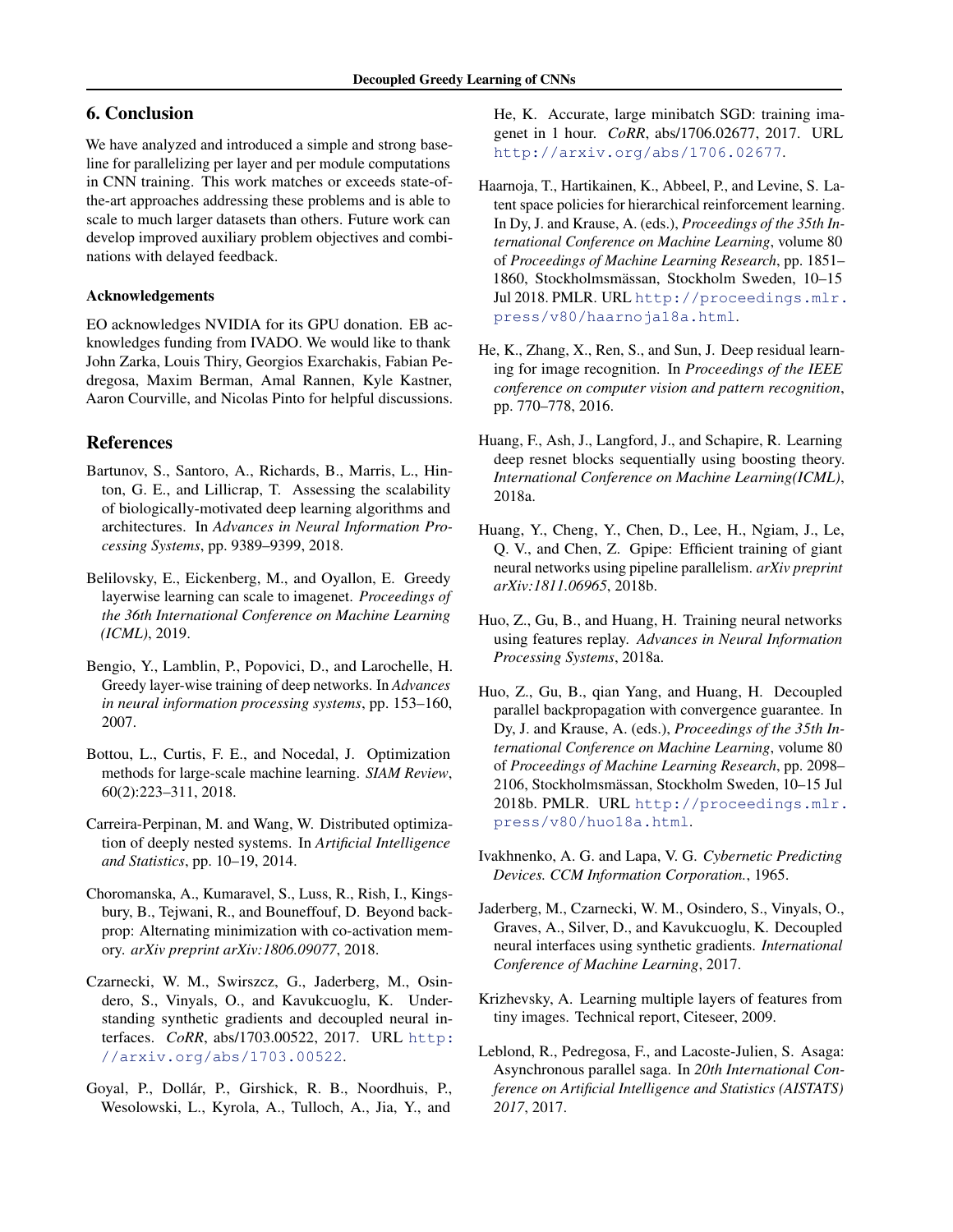- <span id="page-9-0"></span>Leblond, R., Pedregosa, F., and Lacoste-Julien, S. Improved asynchronous parallel optimization analysis for stochastic incremental methods. *Journal of Machine Learning Research*, 19(81):1–68, 2018. URL [http:](http://jmlr.org/papers/v19/17-650.html) [//jmlr.org/papers/v19/17-650.html](http://jmlr.org/papers/v19/17-650.html).
- Lee, C.-Y., Xie, S., Gallagher, P., Zhang, Z., and Tu, Z. Deeply-supervised nets. In *Artificial intelligence and statistics*, pp. 562–570, 2015.
- Lee, D., Zhang, S., Biard, A., and Bengio, Y. Target propagation. *CoRR*, abs/1412.7525, 2014. URL [http:](http://arxiv.org/abs/1412.7525) [//arxiv.org/abs/1412.7525](http://arxiv.org/abs/1412.7525).
- Lian, X., Zhang, W., Zhang, C., and Liu, J. Asynchronous decentralized parallel stochastic gradient descent. *arXiv preprint arXiv:1710.06952*, 2017.
- Lillicrap, T. P., Cownden, D., Tweed, D. B., and Akerman, C. J. Random feedback weights support learning in deep neural networks. *CoRR*, abs/1411.0247, 2014. URL <http://arxiv.org/abs/1411.0247>.
- Lin, L.-J. Self-improving reactive agents based on reinforcement learning, planning and teaching. *Machine learning*, 8(3-4):293–321, 1992.
- Marquez, E. S., Hare, J. S., and Niranjan, M. Deep cascade learning. *IEEE Transactions on Neural Networks and Learning Systems*, 29(11):5475–5485, Nov 2018. ISSN 2162-237X. doi: 10.1109/TNNLS.2018.2805098.
- Mostafa, H., Ramesh, V., and Cauwenberghs, G. Deep supervised learning using local errors. *Frontiers in neuroscience*, 12:608, 2018.
- Nø kland, A. Direct feedback alignment provides learning in deep neural networks. In Lee, D. D., Sugiyama, M., Luxburg, U. V., Guyon, I., and Garnett, R. (eds.), *Advances in Neural Information Processing Systems 29*, pp. 1037–1045. 2016.
- Nøkland, A. and Eidnes, L. H. Training neural networks with local error signals. *arXiv preprint arXiv:1901.06656*, 2019.
- Ororbia, A. G. and Mali, A. Biologically motivated algorithms for propagating local target representations. In *Proceedings of the AAAI Conference on Artificial Intelligence*, volume 33, pp. 4651–4658, 2019.
- Ororbia, A. G., Mali, A., Kifer, D., and Giles, C. L. Conducting credit assignment by aligning local representations. *arXiv preprint arXiv:1803.01834*, 2018.
- Oyallon, E. Building a regular decision boundary with deep networks. In *Proceedings of the IEEE Conference on Computer Vision and Pattern Recognition*, pp. 5106– 5114, 2017.
- Oyallon, E., Belilovsky, E., Zagoruyko, S., and Valko, M. Compressing the input for cnns with the first-order scattering transform. In *Proceedings of the European Conference on Computer Vision (ECCV)*, pp. 301–316, 2018.
- Simonyan, K. and Zisserman, A. Very deep convolutional networks for large-scale image recognition. *arXiv preprint arXiv:1409.1556*, 2014.
- Taylor, G., Burmeister, R., Xu, Z., Singh, B., Patel, A., and Goldstein, T. Training neural networks without gradients: A scalable admm approach. In Balcan, M. F. and Weinberger, K. Q. (eds.), *Proceedings of The 33rd International Conference on Machine Learning*, volume 48 of *Proceedings of Machine Learning Research*, pp. 2722–2731, New York, New York, USA, 20–22 Jun 2016. PMLR. URL [http://proceedings.mlr.](http://proceedings.mlr.press/v48/taylor16.html) [press/v48/taylor16.html](http://proceedings.mlr.press/v48/taylor16.html).
- Verma, V., Lamb, A., Beckham, C., Najafi, A., Courville, A., Mitliagkas, I., and Bengio, Y. Manifold mixup: Learning better representations by interpolating hidden states. 2018.
- Xiao, W., Chen, H., Liao, Q., and Poggio, T. A. Biologicallyplausible learning algorithms can scale to large datasets. *International Conference on Learning Representations*, 2019.
- Zagoruyko, S. and Komodakis, N. Wide residual networks. *arXiv preprint arXiv:1605.07146*, 2016.
- Zhang, S., Choromanska, A. E., and LeCun, Y. Deep learning with elastic averaging sgd. In Cortes, C., Lawrence, N. D., Lee, D. D., Sugiyama, M., and Garnett, R. (eds.), *Advances in Neural Information Processing Systems 28*, pp. 685–693. Curran Associates, Inc., 2015.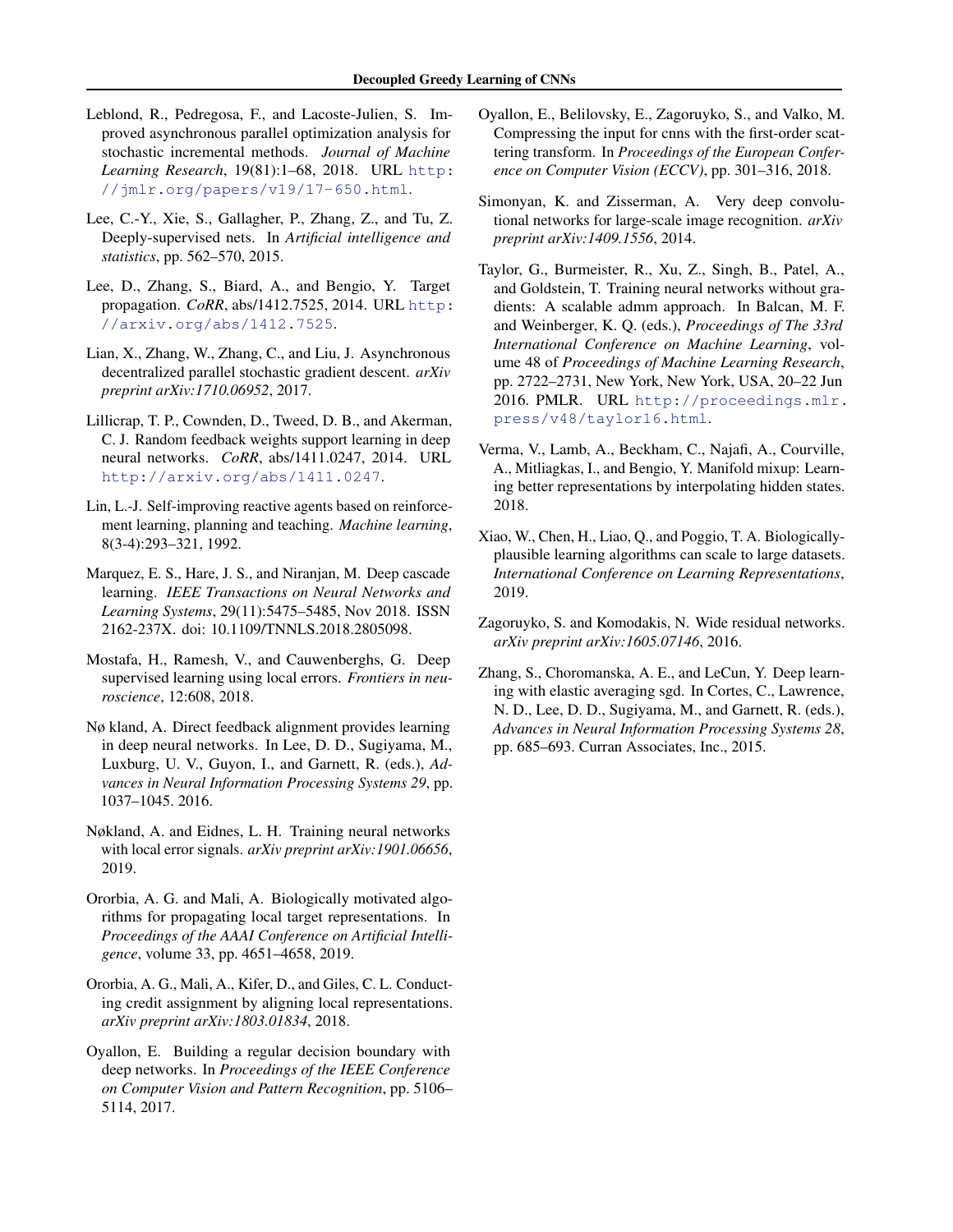# A. Proofs

**Lemma 4.1.** *Under Assumption 3 and 4, one has:*  $\forall \Theta_j$ ,  $\mathbb{E}_{p_{j-1}^*} [\|\nabla_{\Theta_j} \ell(Z_{j-1}; \Theta_j)\|^2] \leq G$ .

*Proof.* First of all, observe that under Assumption 4 and via Fubini's theorem:

$$
\sum_{t} c_{j-1}^{t} = \sum_{t} \int |p_{j-1}^{t}(z) - p_{j-1}^{*}(z)| dz = \int \sum_{t} |p_{j-1}^{t}(z) - p_{j-1}^{*}(z)| dz < \infty
$$
\n(3)

thus,  $\sum_t |p_j^t - p_j^*|$  is convergent a.s. and  $|p_j^t - p_j^*| \to 0$  a.s as well. From Fatou's lemma, one has:

$$
\int p_{j-1}^{*}(z) \|\nabla_{\Theta_j} \ell(z; \Theta_j)\|^2 dz = \int \liminf_{t} p_{j-1}^{t}(z) \|\nabla_{\Theta_j} \ell(z; \Theta_j)\|^2 dz
$$
\n(4)

$$
\leq \liminf_{t} \int p_{j-1}^t(z) \|\nabla_{\Theta_j} \ell(z; \Theta_j)\|^2 dz \leq G \tag{5}
$$

 $\Box$ 

Lemma 4.2. *Under Assumptions 1, 3 and 4, we have:*

$$
\mathbb{E}[\mathcal{L}(\Theta_j^{t+1})] \leq \mathbb{E}[\mathcal{L}(\Theta_j^{t})] - \eta_t \big(\mathbb{E}[\|\nabla \mathcal{L}(\Theta_j^{t})\|^2] - \sqrt{2} G c_{j-1}^t \big) + \frac{LG}{2} \eta_t^2,
$$

*Observe that the expectation is taken over each random variable.*

*Proof.* By L-smoothness:

$$
\mathcal{L}(\Theta_j^{t+1}) \le \mathcal{L}(\Theta_j^t) + \nabla \mathcal{L}(\Theta_j^t)^T (\Theta_j^{t+1} - \Theta_j^t) + \frac{L}{2} \|\Theta_j^{t+1} - \Theta_j^t\|^2 \tag{6}
$$

Substituting  $\Theta_j^{t+1} - \Theta_j^t$  on the right:

$$
\mathcal{L}(\Theta_j^{t+1}) \le \mathcal{L}(\Theta_j^t) - \eta_t \nabla \mathcal{L}(\Theta_j^t)^T \nabla_{\Theta_j} \ell(Z_{j-1}^t; \Theta_j^t) + \frac{L\eta_t^2}{2} \|\nabla_{\Theta_j} \ell(Z_{j-1}^t; \Theta_j^t)\|^2
$$
\n<sup>(7)</sup>

Taking the expectation w.r.t.  $Z_{j-1}^t$  which has a density  $p_{j-1}^t$ , we get:

$$
\mathbb{E}_{p_{j-1}^t}[\mathcal{L}(\Theta_j^{t+1})] \leq \mathcal{L}(\Theta_j^{t}) - \eta_t \nabla \mathcal{L}(\Theta_j^{t})^T \mathbb{E}_{p_{j-1}^t}[\nabla_{\Theta_j} \ell(Z_{j-1}^t; \Theta_j^t)] + \frac{L\eta_t^2}{2} \mathbb{E}_{p_{j-1}^t}\big[\|\nabla_{\Theta_j} \ell(Z_{j-1}^t; \Theta_j^t)\|^2\big]
$$

From Assumption 3, we obtain that:

$$
\frac{L\eta_t^2}{2} \mathbb{E}_{p_{j-1}^t} [\|\nabla_{\Theta_j} \ell(Z_{j-1}^t; \Theta_j^t) \|^2] \le \frac{L\eta_t^2 G}{2}
$$
\n(8)

Then, as a side computation, observe that:

$$
\|\mathbb{E}_{p_{j-1}^t}[\nabla_{\Theta_j}\ell(Z_{j-1}^t;\Theta_j^t)] - \nabla\mathcal{L}(\Theta_j^t)\| = \|\int_{\Omega} \nabla\ell(z,\Theta_j^t)p_{j-1}^t(z)\,dz - \int_{\Omega} \nabla\ell(z,\Theta_j^t)p_{j-1}^*(z)\,dz\|
$$
\n(9)

$$
\leq \int \|\nabla \ell(z, \Theta_j^t)\| |p_{j-1}^t(z) - p_{j-1}^*(z)| dz \tag{10}
$$

$$
= \int \left( \|\nabla \ell(z, \Theta_j^t)\| \sqrt{|p_{j-1}^t(z) - p_{j-1}^*(z)|} \right) \sqrt{|p_{j-1}^t(z) - p_{j-1}^*(z)|} \, dz \tag{11}
$$

(12)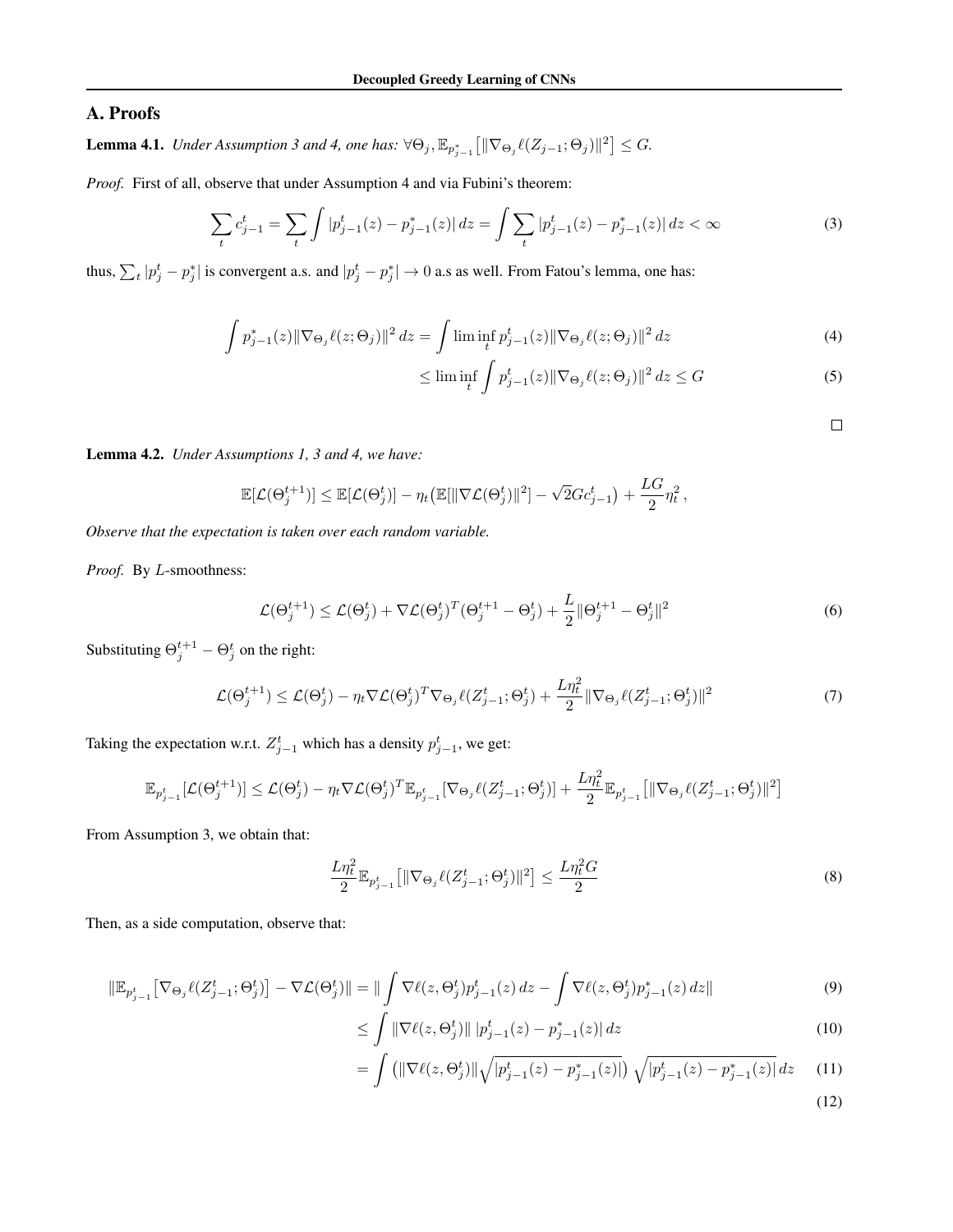Let us apply the Cauchy-Swchartz inequality, we obtain:

$$
\|\mathbb{E}_{p_{j-1}^t}[\nabla_{\Theta_j}\ell(Z_{j-1}^t;\Theta_j^t)] - \nabla\mathcal{L}(\Theta_j^t)\| \le \sqrt{\int \|\nabla\ell(z,\Theta_j^t)\|^2 |p_{j-1}^t(z) - p_{j-1}^*(z)| \, dz} \sqrt{\int |p_{j-1}^t(z) - p_{j-1}^*(z)| \, dz} \tag{13}
$$
\n
$$
= \sqrt{\int \|\nabla\ell(z,\Theta_j^t)\|^2 |p_{j-1}^t(z) - p_{j-1}^*(z)| \, dz} \sqrt{c_{j-1}^t} \tag{14}
$$

Then, observe that:

$$
\int \|\nabla \ell(z, \Theta_j^t)\|^2 |p_{j-1}^t(z) - p_{j-1}^*(z)| \, dz \le \int \|\nabla \ell(z, \Theta_j^t)\|^2 (p_{j-1}^t(z) + p_{j-1}^*(z)) \, dz \tag{15}
$$

$$
= \mathbb{E}_{p_{j-1}^t}[\|\nabla \ell(Z_{j-1}, \Theta_j^t)\|^2] + \mathbb{E}_{p_{j-1}^*}[\|\nabla \ell(Z_{j-1}, \Theta_j^t)\|^2] \tag{16}
$$

$$
\leq 2G\tag{17}
$$

The last inequality follows from Lemma 4.1 and Assumption 3.

Then, using again Cauchy-Schwartz inequality:

$$
\left| \|\nabla \mathcal{L}(\Theta_j^t)\|^2 - \nabla \mathcal{L}(\Theta_j^t)^T \mathbb{E}_{p_{j-1}^t} [\nabla_{\Theta_j} \ell(Z_{j-1}^t; \Theta_j^t)] \right| = \left| \nabla \mathcal{L}(\Theta_j^t)^T \left( \nabla \mathcal{L}(\Theta_j^t) - \mathbb{E}_{p_{j-1}^t} [\nabla_{\Theta_j} \ell(Z_{j-1}^t; \Theta_j^t)] \right) \right| \tag{18}
$$

$$
\leq \|\nabla \mathcal{L}(\Theta_j^t)\| \|\mathbb{E}_{p_{j-1}^t} [\nabla_{\Theta_j} \ell(Z_{j-1}^t; \Theta_j^t)] - \nabla \mathcal{L}(\Theta_j^t)\| \qquad (19)
$$

$$
\leq \|\nabla \mathcal{L}(\Theta_j^t)\| \sqrt{2Gc_{j-1}^t} \tag{20}
$$

Then, taking the expectation leads to

$$
\left| \mathbb{E} \left[ \|\nabla \mathcal{L}(\Theta_j^t) \|^2 - \nabla \mathcal{L}(\Theta_j^t)^T \mathbb{E}_{p_{j-1}^t} [\nabla_{\Theta_j} \ell(Z_{j-1}^t; \Theta_j^t)] \right] \right| \leq \mathbb{E} \left[ \left| \|\nabla \mathcal{L}(\Theta_j^t) \|^2 - \nabla \mathcal{L}(\Theta_j^t)^T \mathbb{E}_{p_{j-1}^t} [\nabla_{\Theta_j} \ell(Z_{j-1}^t; \Theta_j^t)] \right| \right]
$$
(21)

$$
\leq \mathbb{E}[\|\nabla \mathcal{L}(\Theta_j^t)\|] \sqrt{2Gc_{j-1}^t} \tag{22}
$$

$$
\leq \sqrt{\mathbb{E}[\|\nabla \mathcal{L}(\Theta_j^t)\|^2]} \sqrt{2Gc_{j-1}^t} \tag{23}
$$

(24)

However, observe that by Lemma 4.1 and Jensen inequality:

$$
\|\nabla \mathcal{L}(\Theta_j^t)\|^2 = \|\mathbb{E}_{p_j^*}[\nabla_{\Theta_j}\ell(Z,\Theta_j^t)]\|^2 \le \mathbb{E}_{p_j^*}[\|\nabla_{\Theta_j}\ell(Z,\Theta_j^t)\|^2] \le G \tag{25}
$$

Combining this inequality and Assumption 3, we get:

$$
\mathbb{E}[\mathcal{L}(\Theta_j^{t+1})] \leq \mathbb{E}[\mathcal{L}(\Theta_j^{t})] - \eta_t \big(\mathbb{E}[\|\nabla \mathcal{L}(\Theta_j^{t})\|^2] - \sqrt{2} G c_{j-1}^t \big) + \frac{LG}{2} \eta_t^2,
$$

 $\Box$ 

Proposition 4.2. *Under Assumptions 1, 2, 3 and 4, each term of the following equation converges:*

$$
\sum_{t=0}^{T} \eta_t \mathbb{E}[\|\nabla \mathcal{L}(\Theta_j^t)\|^2] \le \mathbb{E}[\mathcal{L}(\Theta_j^0)] + G \sum_{t=0}^{T} \eta_t(\sqrt{2c_{j-1}^t} + \frac{L\eta_t}{2})
$$
\n(26)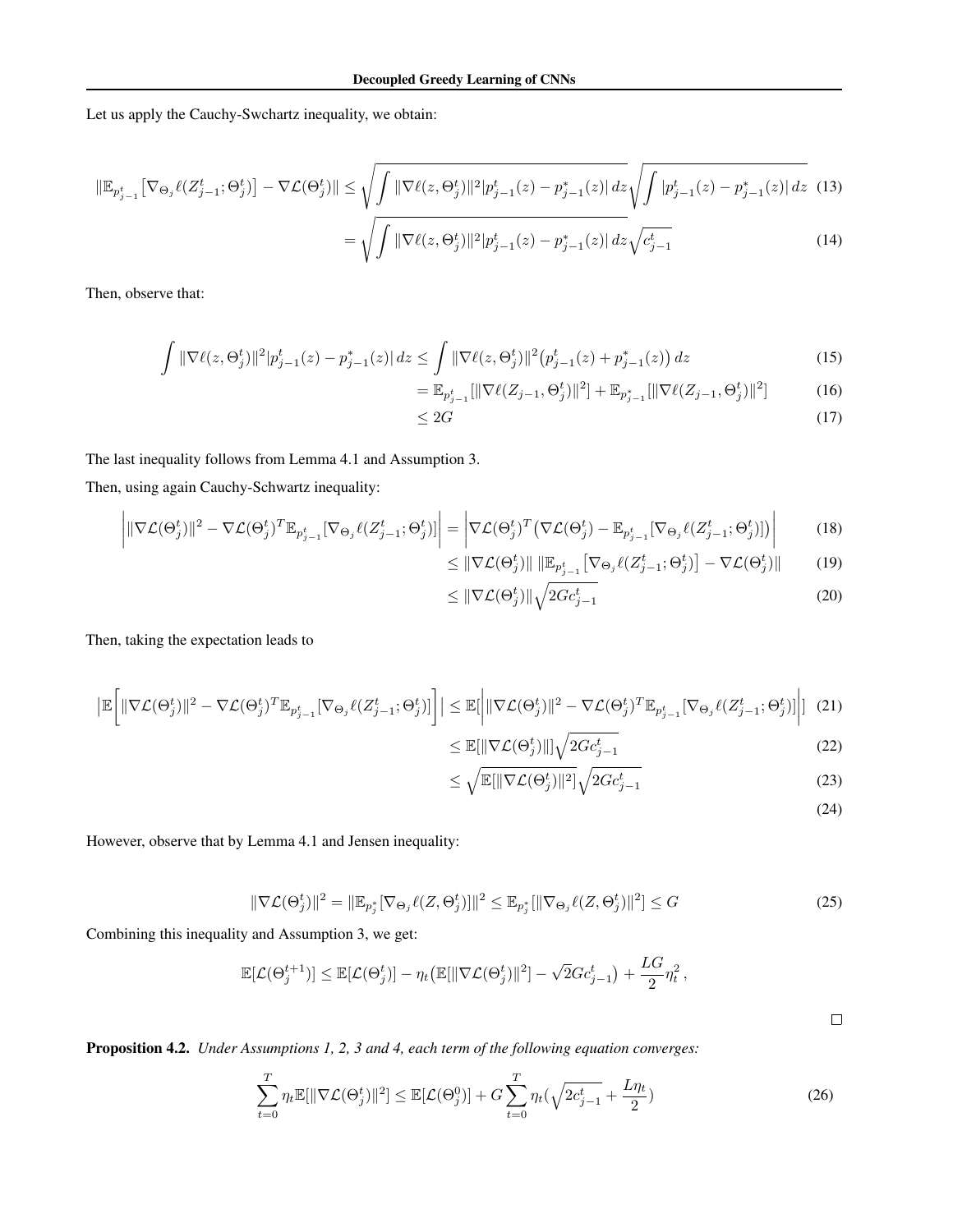*Proof.* Applying Lemma [3.2](#page-3-0) for  $t = 0, ..., T - 1$ , we obtain (observe the telescoping sum), for our non-negative loss:

$$
\sum_{t=0}^{T} \eta_t \mathbb{E}[\|\nabla \mathcal{L}(\Theta_j^t)\|^2] \le \mathbb{E}[\mathcal{L}(\Theta_j^0)] - \mathbb{E}[\mathcal{L}(\Theta_j^{T+1})] + \sqrt{2}G \sum_{t=0}^{T} \sqrt{c_j^t} \eta_t + \frac{LG}{2} \sum_{t=0}^{T} \eta_t^2
$$
\n(27)

$$
\leq \mathbb{E}[\mathcal{L}(\Theta_j^0)] + \sqrt{2}G \sum_{t=0}^T \sqrt{c_j^t} \eta_t + \frac{LG}{2} \sum_{t=0}^T \eta_t^2
$$
\n(28)

(29)

Yet, 
$$
\sum \sqrt{c_j^t} \eta_t
$$
 is convergent, as  $\sum c_j^t$  and  $\sum_t \eta_t^2$  are convergent, thus the right term is bounded.

# B. Additional Descriptions of Experiments

Here we provide some additional details of the experiments. Code for experiments is provided along with the supplementary materials.

Comparisons to DNI The comparison to DNI attempts to directly replicate the Appendix C.1 [\(Jaderberg et al.,](#page-8-0) [2017\)](#page-8-0). Although the baseline accuracies for backprop and cDNI are close to those reported in the original work, those of DNI are worse than those reported in [\(Jaderberg et al.,](#page-8-0) [2017\)](#page-8-0), which could be due to minor differences in the implementation. We utilize a popular pytorch DNI implementation available and source code will be provided.

Auxiliary network study We use SGD with momentum of 0.9 and weight decay  $5 \times 10^{-4}$  [\(Zagoruyko & Komodakis,](#page-9-0) [2016\)](#page-9-0) and a short schedule of 50 epochs and decay factor of 0.2 every 15 epochs [\(Belilovsky et al.,](#page-8-0) [2019\)](#page-8-0).

Sequential vs Greedy optimization experiments We use the same architecture and optimization as in the Auxiliary network study

Imagenet We use the shortened optimization schedule prescribed in [\(Xiao et al.,](#page-9-0) [2019\)](#page-9-0). It consists of training for 50 epochs with mini-batch size 256, uses SGD with momentum of 0.9, weight decay of  $10^{-4}$ , and a learning rate of 0.1 reduced by a factor 10 every 10 epochs.

# C. Detailed Discussion of Relative Speed of Competing Methods

Here we describe in more detail the elements governing differences between methods such as DNI[\(Jaderberg et al.,](#page-8-0) [2017\)](#page-8-0), DDG/FA[\(Huo et al.,](#page-8-0) [2018a\)](#page-8-0), and the simpler DGL. We will argue that if we take the assumption that each approach runs for the same number of epochs or iterations and applies the same splits of the network then DGL is by construction faster than the other methods which rely on feedback. The relative speeds of these methods are governed by the following:

- 1. Computation besides forward and backward passes on primary network modules (e.g. auxiliary networks forward and backward passes)
- 2. Communication time of sending activations from one module to the next module
- 3. Communication time of sending feedback to the previous module
- 4. Waiting time for signal to reach final module

As discussed in the text our auxiliary modules which govern (1) for DGL are negligible thus the overhead of (1) is negligible. DNI will inherently have large auxiliary models as it must predict gradients, thus (1) will be much greater than in DGL. (2) should be of equal speed across all methods given the same implementation and hardware. (3) does not exist for the case of DGL but exists for all other cases. (4) applies only in the case of backward unlocking methods (DDG/FA) and does not exist for DNI or DGL as they are update unlocked.

Thus we observe that DGL by construction is faster than the other methods. We note that for use cases in multi-GPU settings communication would need to be well optimized for use of any of these methods. Although we include a parallel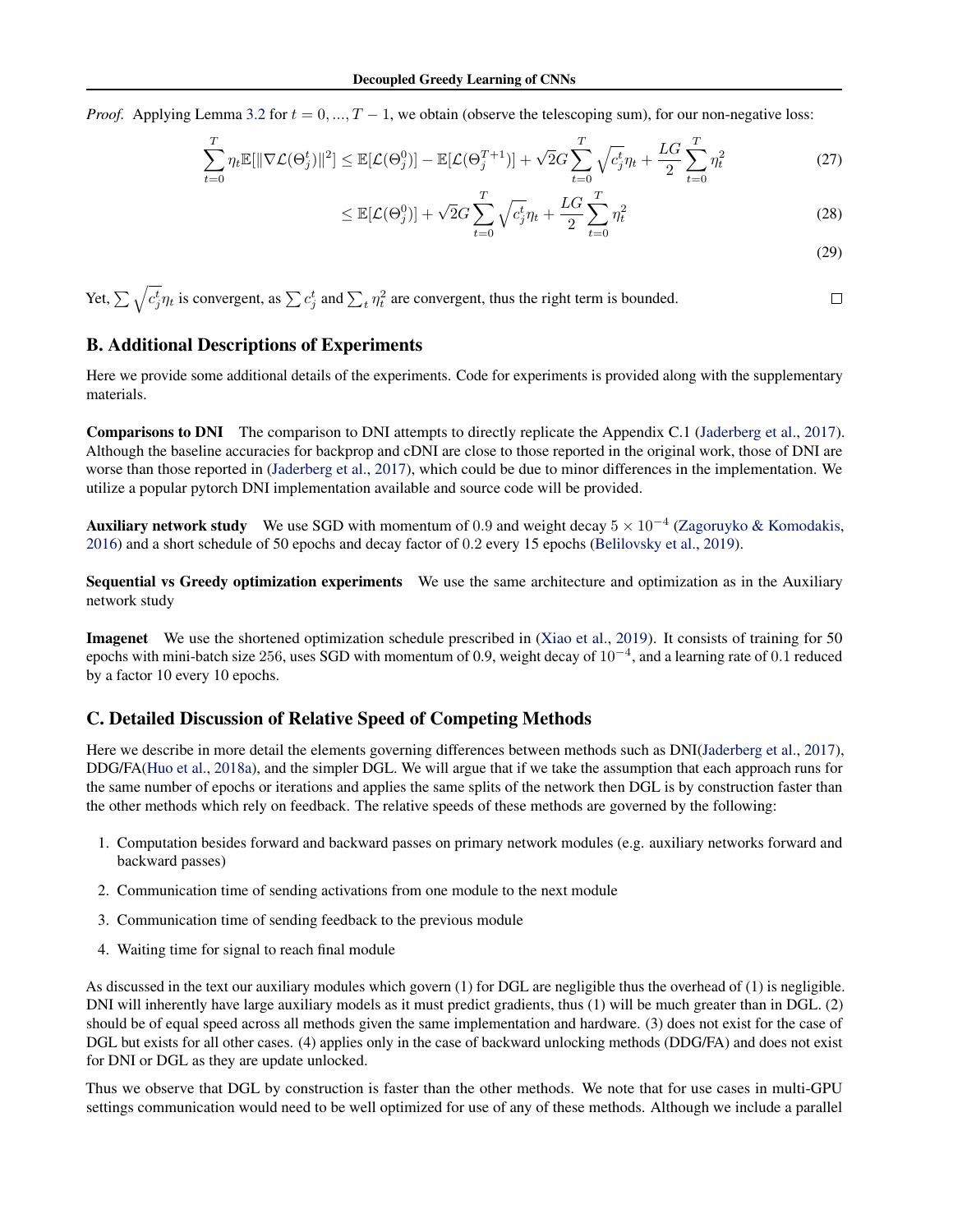|                        | Flops Net | Flops Aux    |
|------------------------|-----------|--------------|
| $VGG-13 (K = 4)$       | 13 GFLOPs | $0.2$ GFLOP  |
| $VGG-19 (K = 4)$       | 20 GFLOPs | $0.2$ GFLOP  |
| ResNet-152 ( $K = 2$ ) | 11 GFLOP  | $0.02$ GFLOP |

Table 4. ImageNet comparisons of FLOPs for auxiliary model in major models trained. Auxiliary networks are negligible.



Figure 7. We illustrate the signal propagation for three mini-batches processed by standard back-propagation and with decoupled greedy learning. In each case a module can begin processing forward and backward passes as soon as possible. For illustration we assume same speed for forward and backward passes, and discount the auxiliary network computation (negligible here).

implementation based on the software from [\(Huo et al.,](#page-8-0) [2018b\)](#page-8-0), an optimized distributed implementations of the ideas presented here and related works is outside of the scope of this work.

#### C.1. Auxiliary Network Sizes and FLOP comparisons on ImageNet

We briefly illustrate the sizes of auxiliary networks. Lets take as an example the ImageNet experiments for VGG-13. At the first layer the output is  $224 \times 224 \times 64$ . The MLP-aux here would be applied after averaging to  $2 \times 2 \times 64$ , and would consists of 3 fully connected layers of size  $256 (2 * 2 * 64)$  followed by a projection to 1000 image categories. The MLP-SR-aux network used would first reduce to  $56 \times 56 \times 64$  and then apply 3 layers of  $1 \times 1$  convolutions of width 64. This is followed by reduction to  $2 \times 2$  and 3 FC layers as in the MLP-aux network. As mentioned in Sec. [4.2](#page-6-0) the auxiliary networks are neglibile in size. We further illustrate this in 4.

### D. Additional pseudo-code

To illustrate the parallel implementations of the Algorithms we show a different pseudocode implementation with an explicit behavior for each worker specified. The following Algorithm [3](#page-14-0) is equivalent to Algorithm [1](#page-1-0) in terms of output but directly illustrates a parallel implementation. Similarly [4](#page-14-0) illustrates a parallel implementation of the algorithm described in Algorithm [2.](#page-1-0) The probabilities used in Algorithm [4](#page-14-0) are not included here as they are derived from communication and computation speed differences. Finally we illustrate the parallelism compared to backprop in 7